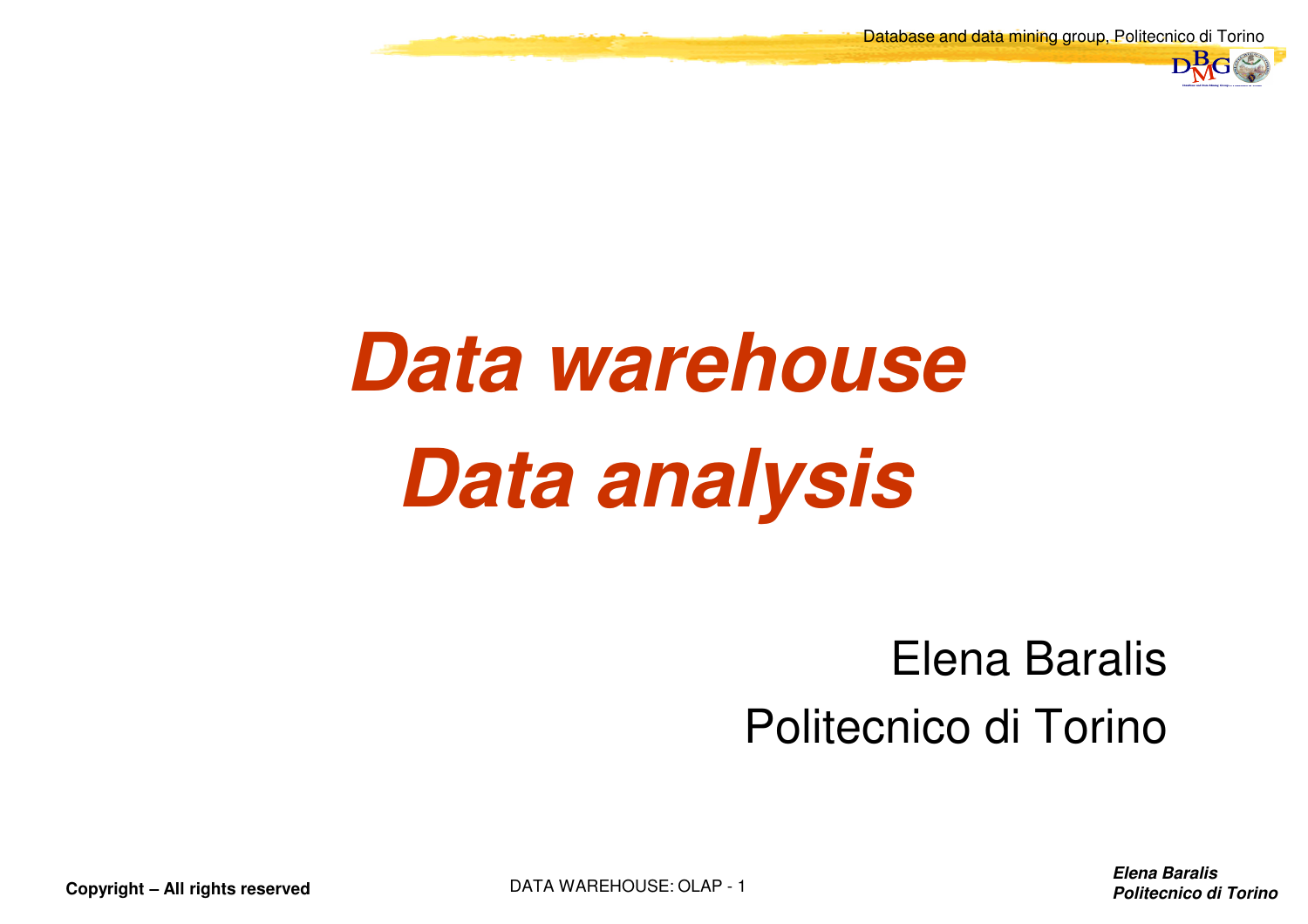

#### **Data analysis**

- • OLAP analysis: complex aggregate function computation
	- support to different types of aggregate functions (e.g., moving average, top ten)
- • Comparison operations, exploited to compare business trends (example: sale figure comparison for different time periods)
	- difficult by exploiting plain SQL
- Data analysis by means of data mining techniques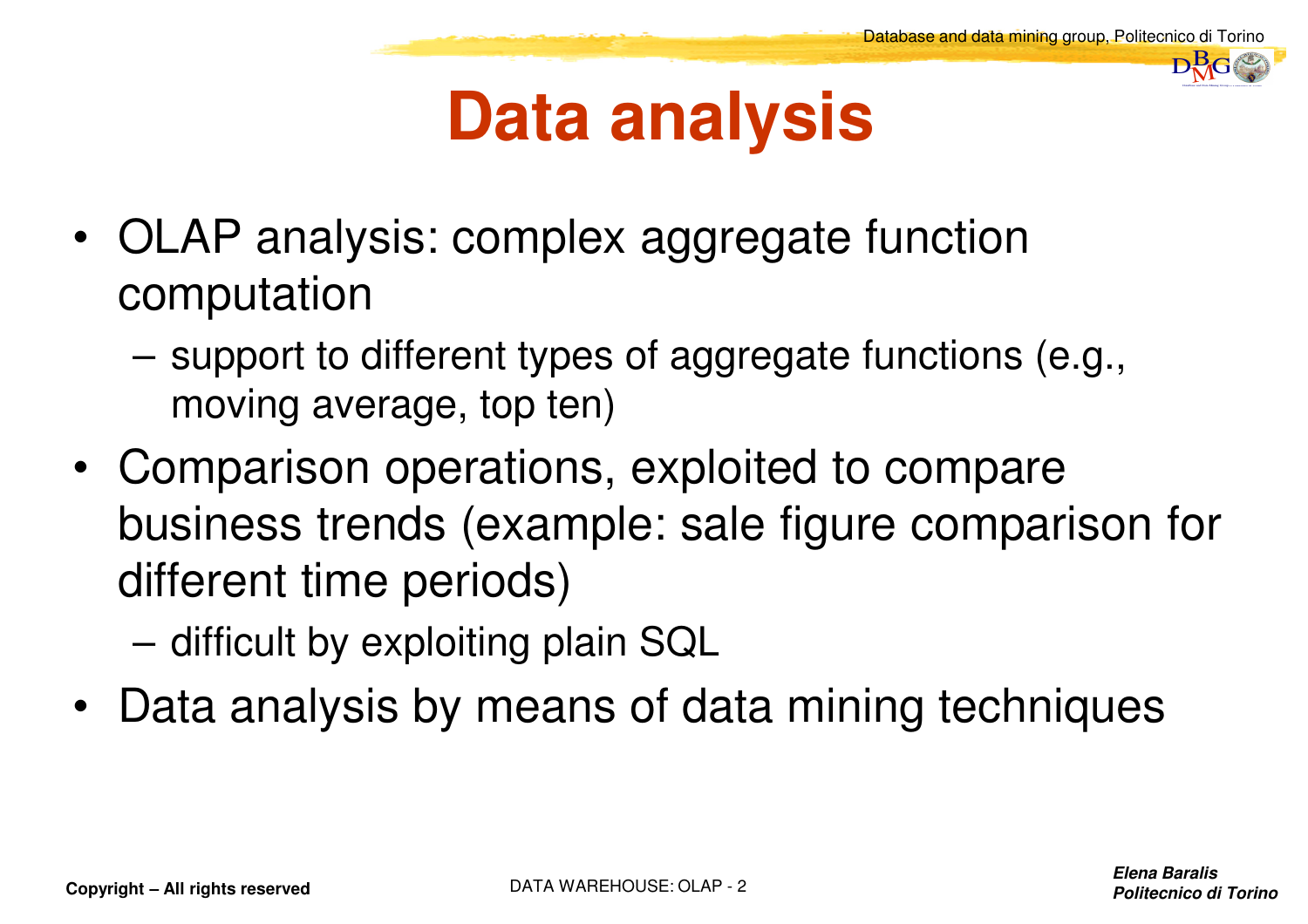#### **User interface**

Users may query the data warehouse by means of various tools:

- controlled query environments
- query and report generation tools
- data mining tools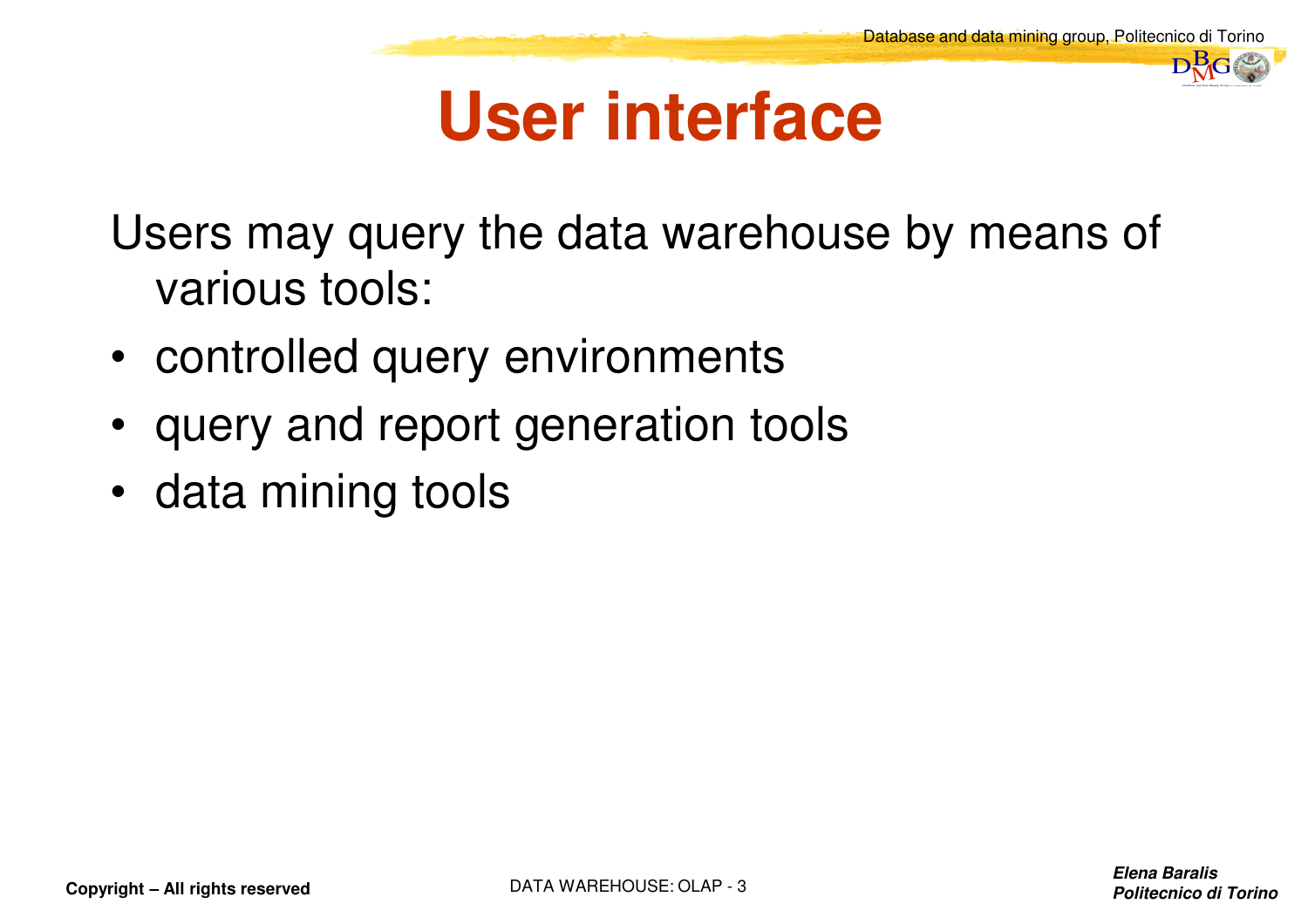

## **Controlled query environment**

- It encompasses
	- complex queries with predefined structure (usually parametric)
	- ad hoc analysis procedures
	- predefined reports
- Techniques and knowledge of a specific economic area may be exploited
- It requires ad hoc code development  $\bullet$ 
	- stored procedures, application packages, predefined joins and aggregations
	- flexible tools for report management are available, which allow defining
		- report layout
		- publication periodicity
		- distribution list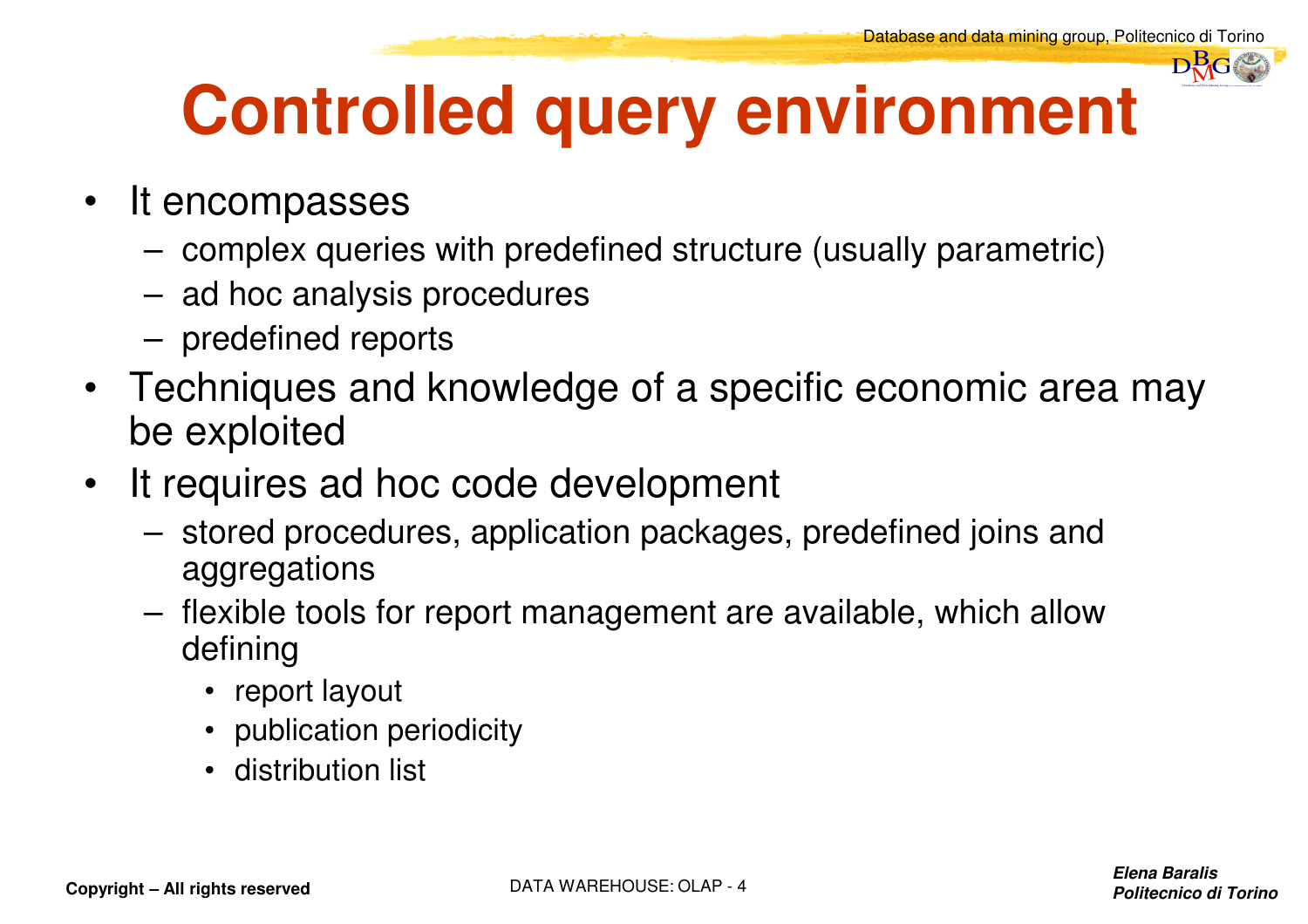

## **Ad hoc query environment**

- •Arbitrary OLAP queries may be defined
- • Queries are designed on demand by users
	- query is defined by point and click techniques, which automatically generate SQL instructions
	- (typically) complex queries may be defined
	- spreadsheet is the user interface paradigm
- $\bullet$  . An OLAP caccion allows succassive r An OLAP session allows successive refinements of the same query
- Used when predefined reports are not enough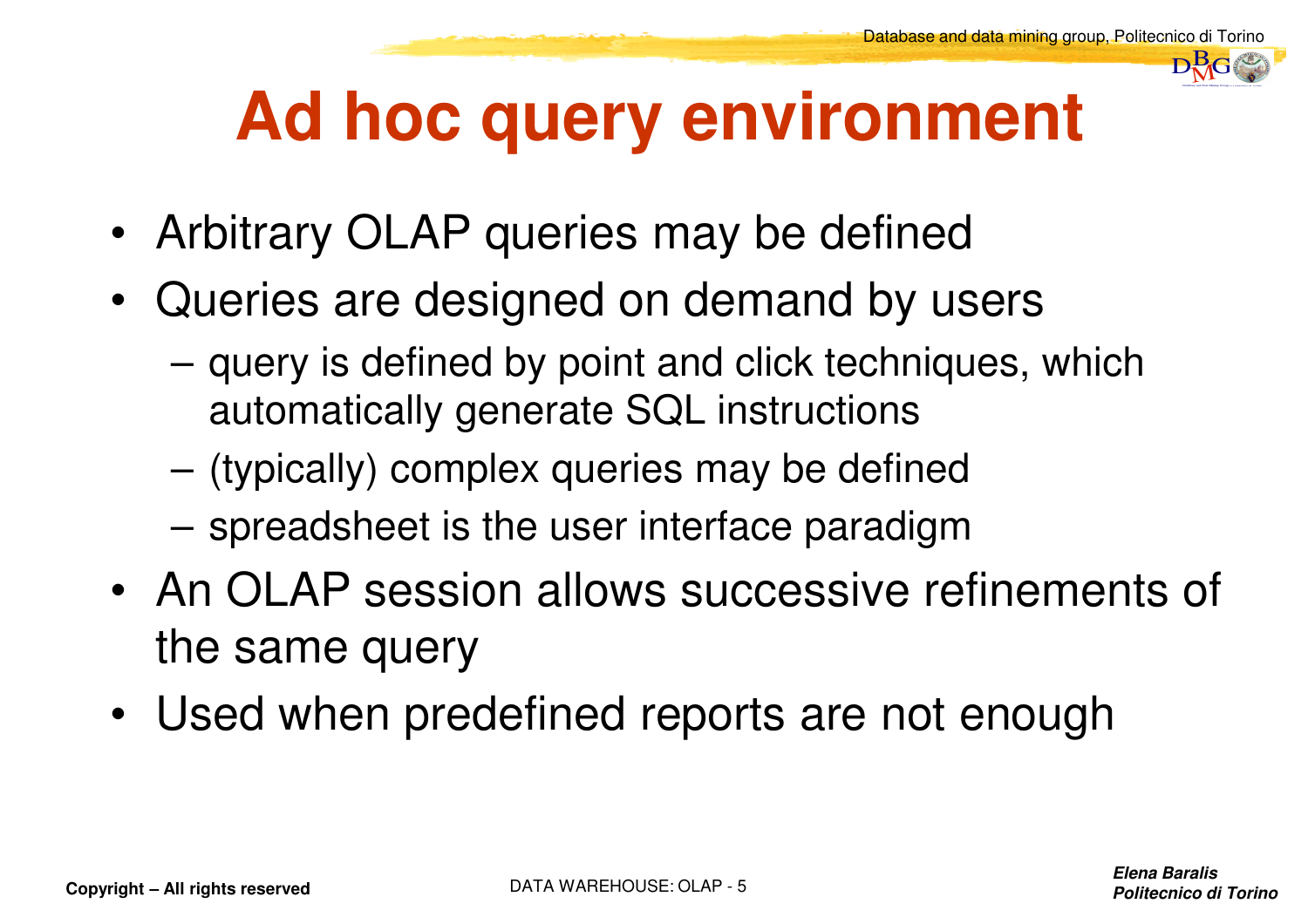Database and data mining group, Politecnico di Torino



## **OLAP analysis**

#### Elena BaralisPolitecnico di Torino

**Elena BaralisPolitecnico di Torino** di Torino di Torino di Torino di Torino di Torino di Torino di Torino di Torino di Torino di Torino di Torino di Torino di Torino di Torino di Torino di Torino di Torino di Torino di Torino di Torin

**Copyright – All rights reserved**

DATA WAREHOUSE: OLAP - 6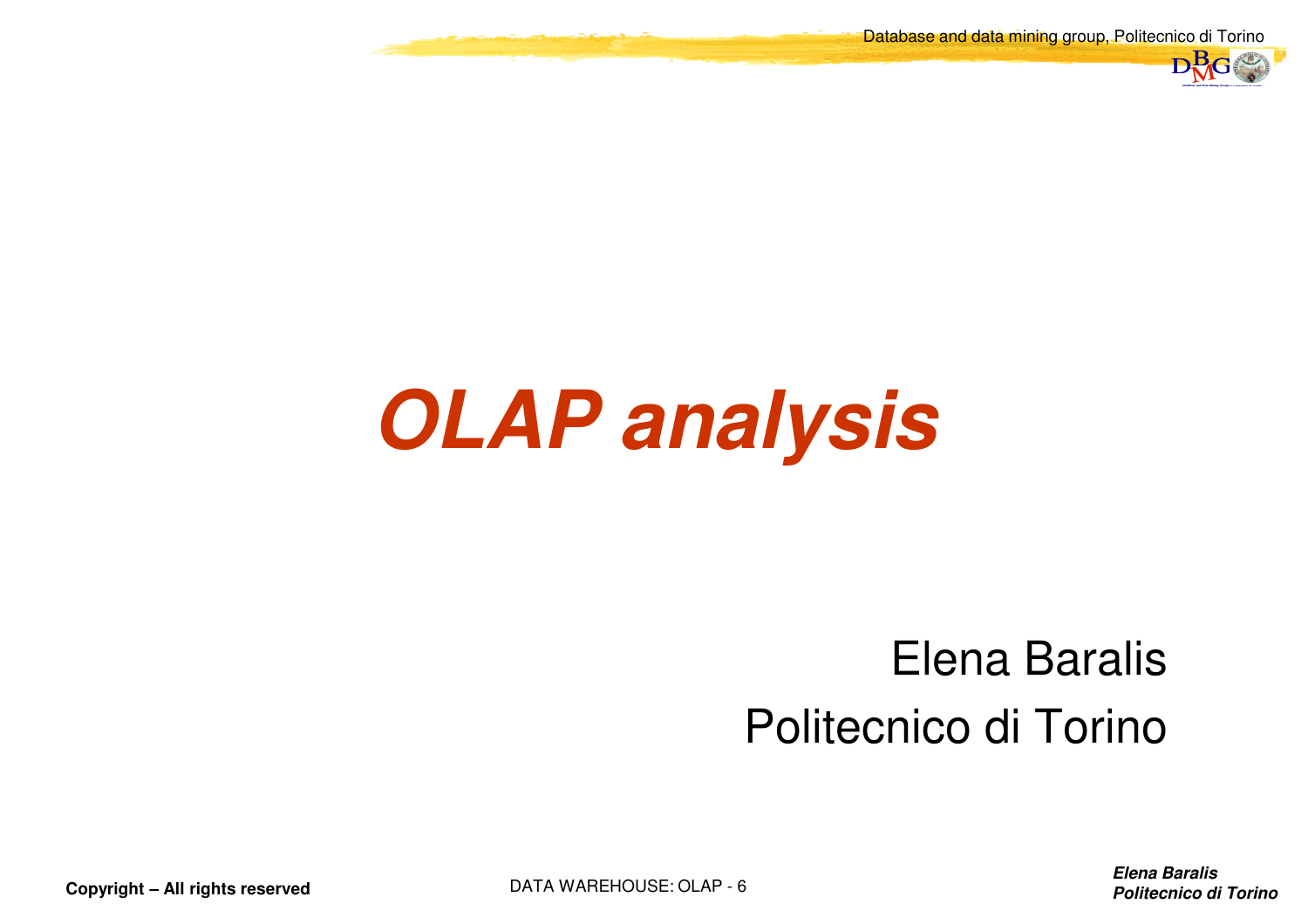

## **OLAP analysis**

- Available query operations
	- roll up, drill down
	- slice and dice
	- (table) pivot
	- sorting
- • Operations may be
	- used together in the same query
	- exploited in sequence to refine the same query which builds up the OLAP session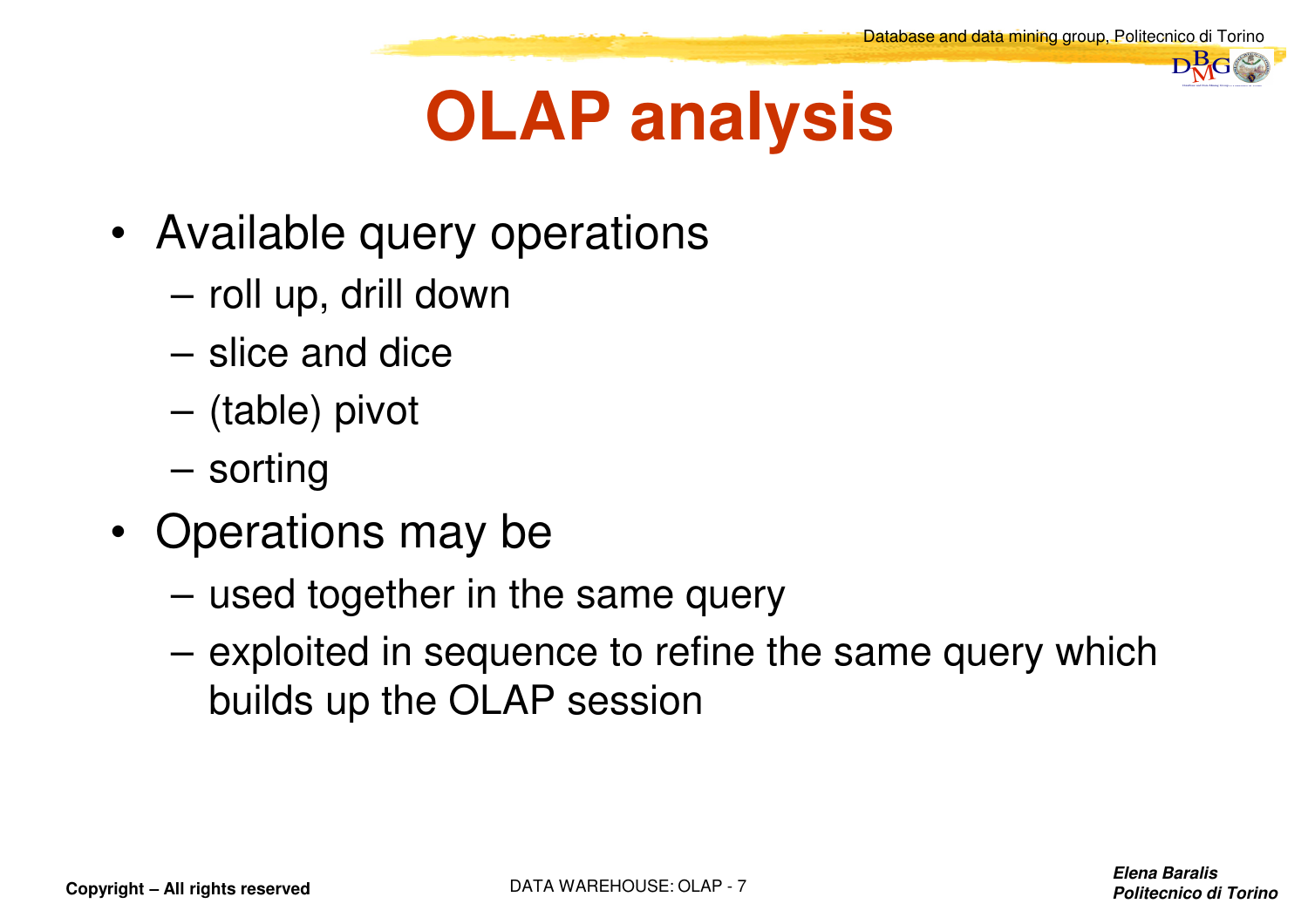## **Roll up**

- Data detail reduction by
	- – decreasing detail in a dimension, by climbing up a hierarchy
		- example

group by store, month → group by city, month<br>.

- – dropping a whole dimension
	- example

group by product, city  $\rightarrow$  group by product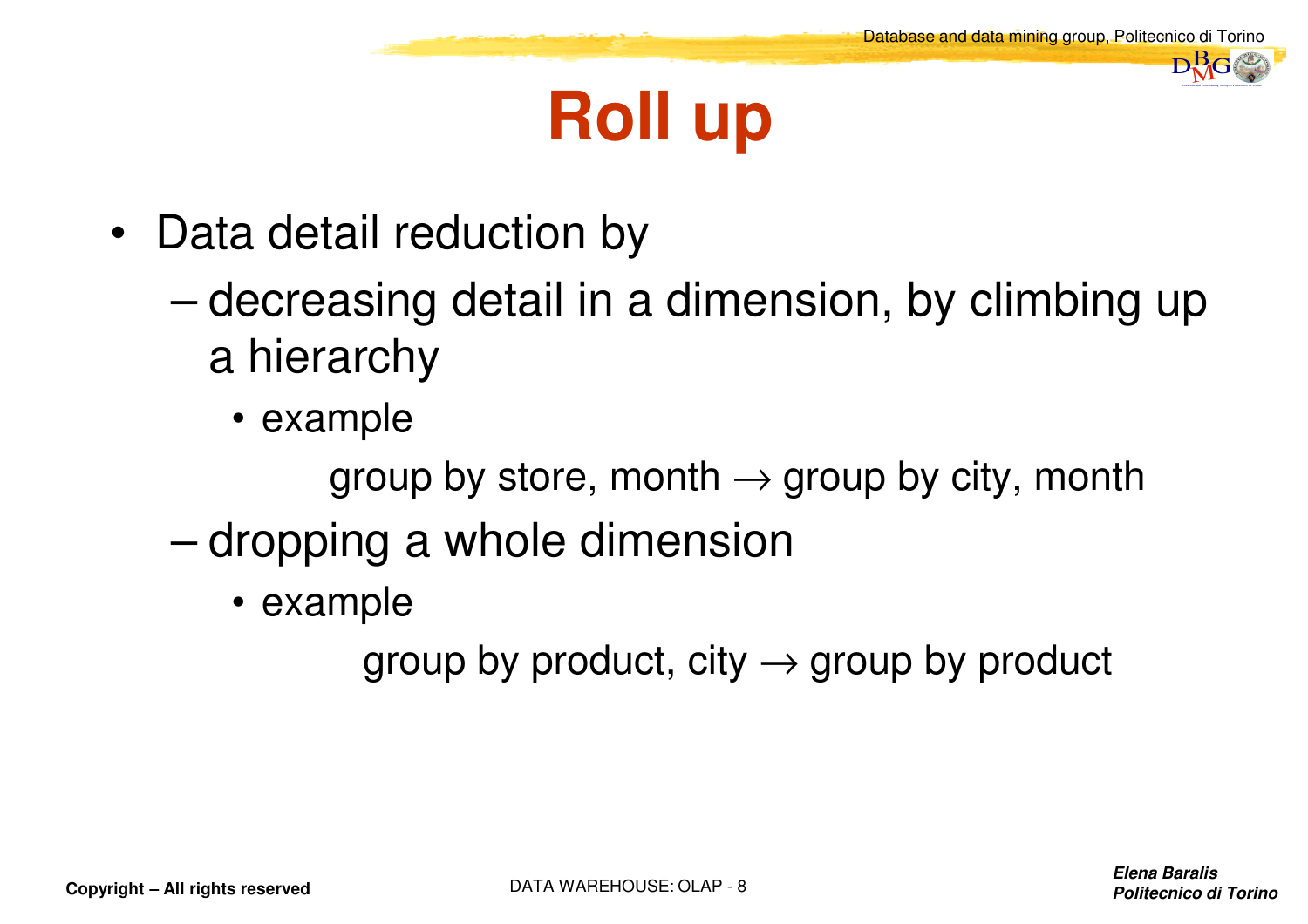$D<sub>2</sub>G$ 





From Golfarelli, Rizzi,"Data warehouse, teoria e pratica della progettazione", McGraw Hill 2006

**Copyright – All rights reserved**

DATA WAREHOUSE: OLAP - 9

**Elena Baralisd Politecnico di Torino** *Politecnico di Torino*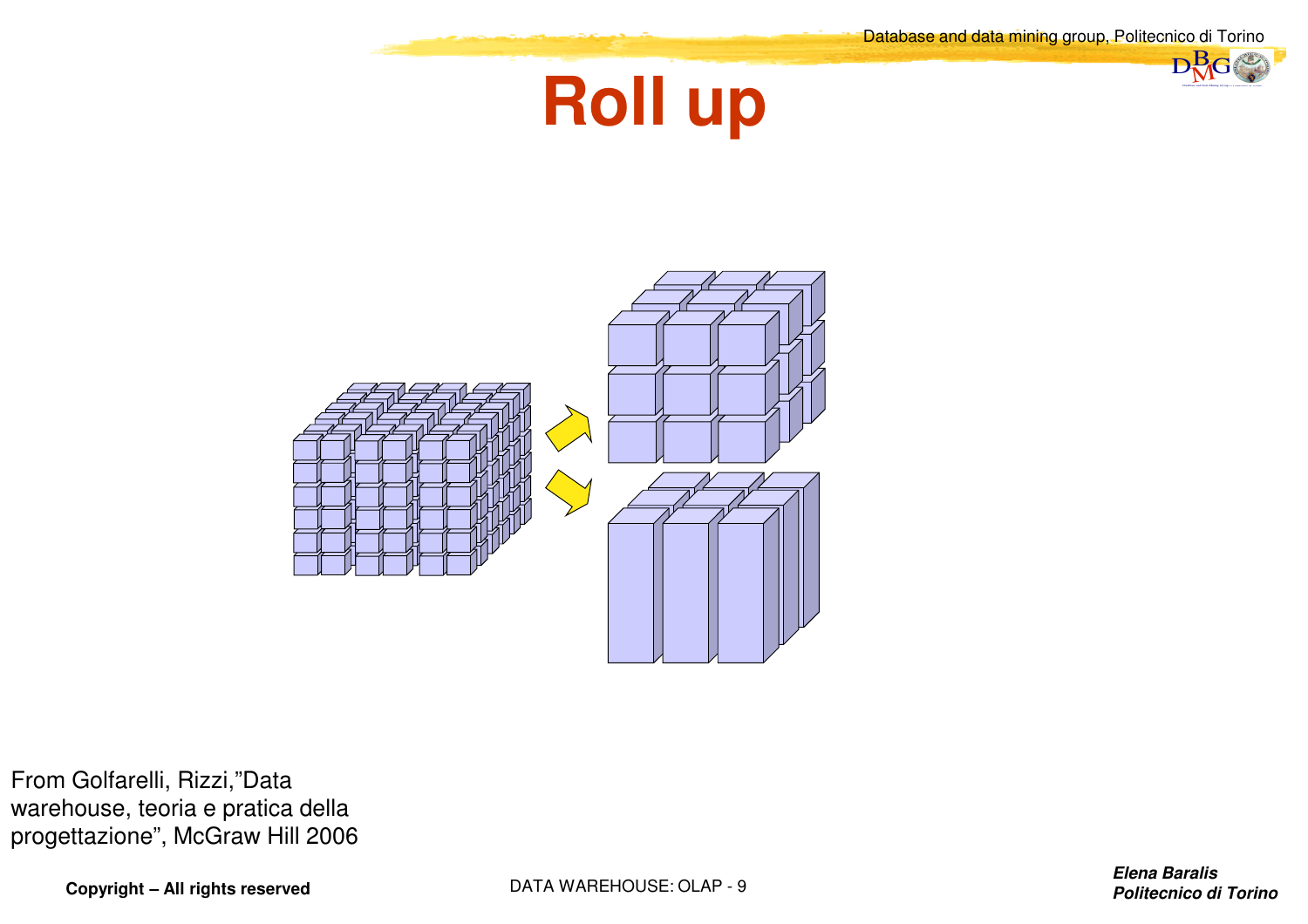$\n **B**<sub>G</sub>\n$ 



|               | Metrics            | Dollar Sales   |                                                  |             |                                   |             |             |                               |                 |             |                |             |
|---------------|--------------------|----------------|--------------------------------------------------|-------------|-----------------------------------|-------------|-------------|-------------------------------|-----------------|-------------|----------------|-------------|
|               | Customer<br>Region |                | North-East   Mid-Atlantic   South-East   Central |             |                                   | South       |             | North-West South-West England |                 | France      | Germany Canada |             |
| Month         |                    |                |                                                  |             |                                   |             |             |                               |                 |             |                |             |
| Jan 97        |                    | 620<br>\$      | 753<br>\$                                        | 30<br>\$    | \$660                             | 2.405<br>\$ | \$1.312     |                               | $$440$ $$1.002$ | 1.002<br>\$ | \$ 383         | \$ 210      |
| Feb 97        |                    | 258<br>\$      | 252<br>\$.                                       | \$800       | \$ 975                            | \$<br>160   | \$582       | 744<br>s.                     | 310<br>\$       | \$799       | \$ 118         | \$357       |
| Mar 97        |                    | 648<br>\$      | 244<br>\$.                                       | \$<br>148   | \$250                             | \$<br>1.085 | \$2.961     | \$650                         | 1.240<br>\$     | \$119       | 142<br>s.      | \$96        |
| Apr 97        |                    | 787<br>\$      | 588<br>\$.                                       | \$447       | 486<br>\$                         | 226<br>\$.  | \$506       | 601<br>\$.                    | 119<br>\$       | 550<br>\$.  | 85<br>\$.      |             |
| May 97        |                    | 350<br>\$ 1.   | 245<br>\$                                        | 936<br>\$.  | \$159                             | 664<br>\$.  | 626<br>s.   | 107<br>\$                     | 135<br>\$       | 200<br>\$   | 177<br>\$.     | \$ 230      |
| <b>Jun 97</b> |                    | 842<br>\$.     | 582<br>\$.                                       | \$1.281     | 937<br>\$.                        | 240<br>\$.  | 774<br>Ŝ.   | \$176                         | 1.139<br>主      | \$ 652      | \$254          | \$745       |
| Jul 97        |                    | 652<br>\$      | 690<br>\$.                                       | \$ 486      | \$<br>1.293                       | 605<br>\$.  | 303<br>Ŝ.   | 818<br>\$.                    | 103<br>\$       | \$124       | \$ 173         | \$<br>66    |
| Aug 97        |                    | \$1.783        | 304<br>\$.                                       | \$1.032     | \$170                             | 398<br>\$.  | 356<br>s    | \$432                         | 190<br>\$.      | 241<br>\$.  | \$ 407         | \$259       |
| Sep 97        |                    | 581<br>\$      | 778<br>\$                                        | \$3.558     | 587<br>\$.                        | 440<br>\$.  | \$1.652     | 1.071<br>\$                   | 315<br>\$       | 210<br>\$   | 202<br>\$.     |             |
| Oct 97        |                    | \$2.291        | \$1.840                                          | \$600       | \$656                             | 1.300<br>宝  | \$718       | \$1.210                       | 427<br>\$       | \$220       | 520<br>\$.     | \$65        |
| Nov 97        |                    | 39<br>\$.      | 1.602<br>\$.                                     | \$1.082     | \$<br>1.187                       | 842<br>\$.  | 759<br>\$   | \$745                         | 232<br>\$       | 101<br>\$.  | \$<br>1.037    | 37<br>\$    |
| Dec 97        |                    | 381<br>\$      | \$1.588                                          | \$343       | 1185<br>s.                        | 1.459       | \$635       | 2.021<br>\$                   | 259<br>\$       | 210<br>\$   | \$119          | 189<br>\$.  |
| Jan 98        |                    | 311<br>\$      | \$1.174                                          | \$2.634     | \$<br>3.130                       | 954<br>\$.  | \$2.083     | \$1.351                       | 747<br>\$       | 426<br>s.   | \$447          | 1.141<br>\$ |
| Feb 98        |                    | \$2.518        | \$702                                            | \$1.123     | $\ddot{\mathbf{z}}$<br>$1.336$ \$ | 1.227       | \$3.887     | \$545                         | \$<br>268       | \$277       | \$.<br>282     |             |
| Mar 98        |                    | 2<br>.459<br>5 | \$1.523                                          | \$1.178     | 4.708<br>\$.                      | 1.420<br>\$ | 3.514<br>\$ | \$1.948                       | 1.705<br>\$     | \$276       | \$<br>1.168    | \$ 63       |
| Apr 98        |                    | 407<br>\$.     | \$841                                            | \$524       | \$712                             | \$133       | \$2.486     | \$49                          | 390<br>\$.      | 1.298<br>\$ | \$221          | \$46        |
| May 98        |                    | 667            | \$1.721                                          | 440<br>\$.  | \$148                             | 80<br>\$    | \$1.310     | \$303                         | \$<br>104       | 657<br>\$.  | 65<br>\$       |             |
| <b>Jun 98</b> |                    | 699            | 1.096<br>£.                                      | 898<br>\$.  | 353<br>\$.                        | \$ 902      | \$839       |                               | 230             | 155<br>s.   | \$105          | \$75        |
| Jul 98        |                    | 586<br>\$      | 1.897<br>\$.                                     | 412<br>\$.  | 226<br>\$.                        | 406<br>£.   | 361<br>\$.  | \$1.628                       | 267<br>\$       | 1.011<br>\$ | 41<br>\$.      | 184<br>\$.  |
| Aug 98        |                    | 894            | \$326                                            | \$792       | 1.832<br>\$                       | \$<br>1.199 | 295<br>\$.  | \$1.816                       | 277<br>\$.      | \$102       | \$118          | \$115       |
| Sep 98        |                    | 338            | \$3.179                                          | 505<br>\$.  | 427<br>Ŝ.                         | 99<br>\$.   | \$2.976     | 885<br>£                      | 135<br>\$       | 85<br>\$.   | \$<br>1.110    | 510<br>\$.  |
| Oct 98        |                    | 544<br>\$      | \$413                                            | \$1.467     | 209<br>s.                         | \$ 679      | \$706       | \$556                         | 480<br>\$       | \$485       | \$99           | \$.<br>160  |
| Nov 98        |                    | 671            | 459<br>\$.                                       | \$1.471     | \$<br>2.066                       | 701<br>\$.  | 716<br>\$.  | \$ 986                        | \$<br>1.127     | 154<br>\$.  | \$ 440         | 361<br>\$.  |
| Dec 98        |                    | 836<br>\$.     | \$2.096                                          | $$1.726$ \$ | 3.642                             | 395<br>\$.  | \$1.740     | \$1.943\$                     | 1.143           | 366<br>s.   | 307<br>\$.     | \$118       |



|         | <b>Metrics</b>     | Dollar Sales |         |                                            |                            |       |         |                                                     |                            |                 |                          |        |
|---------|--------------------|--------------|---------|--------------------------------------------|----------------------------|-------|---------|-----------------------------------------------------|----------------------------|-----------------|--------------------------|--------|
|         | Customer<br>Region |              |         | North-East Mid-Atlantic South-East Central |                            | South |         | North-West South-West England France Germany Canada |                            |                 |                          |        |
| Quarter |                    |              |         |                                            |                            |       |         |                                                     |                            |                 |                          |        |
| Q1 1997 |                    | \$1.526      | \$1.249 |                                            | $$978$ $$1.885$ $$3.650$   |       | \$4.855 |                                                     | $$1.834$ $$2.552$ $$1.920$ |                 | \$643                    | \$663  |
| Q2 1997 |                    | \$2.979      | \$1.415 |                                            | $$2.664$ \$ 1.582 \$ 1.130 |       | \$1.906 |                                                     | $$884$ \$1.393 \$1.402     |                 | \$516                    | \$975  |
| Q3 1997 |                    | \$3.016      | \$1.772 |                                            | $$5.076$ $$2.050$ $$1.443$ |       | \$2.311 | \$2.321                                             | \$608                      | \$575           | \$782                    | \$325  |
| Q4 1997 |                    | \$2.711      | \$5.030 |                                            | $$2.025$ \$ 1.961 \$ 3.601 |       | \$2.112 | \$3.976                                             | \$918                      |                 | $$531$ $$1.676$          | \$291  |
| Q1 1998 |                    | \$5.288      | \$3.399 |                                            | $$4.935$ $$9.174$ $$3.601$ |       | \$9,484 |                                                     | $$3.844$ $$2.720$          |                 | $$979$ \$ 1.897 \$ 1.204 |        |
| Q2 1998 |                    | \$1.773      | \$3.658 |                                            | $$1.862$ $$1.213$ $$1.115$ |       | \$4.635 | \$352                                               |                            | $$724$ \$ 2.110 | \$391                    | \$121  |
| Q3 1998 |                    | \$1.818      | \$5.402 |                                            | $$1.709$ $$2.485$ $$1.704$ |       | \$3.632 | \$4.329                                             |                            |                 | $$679$ $$1.198$ $$1.269$ | \$ 809 |
| Q4 1998 |                    | \$2.051      | \$2.968 |                                            | $$4.664$ $$5.917$ $$1.775$ |       | \$3.162 |                                                     | $$3.485$ $$2.750$ $$1.005$ |                 | \$846                    | \$639  |

From Golfarelli, Rizzi,"Data warehouse, teoria e pratica della progettazione", McGraw Hill 2006

**Copyright – All rights reserved**

DATA WAREHOUSE: OLAP - 10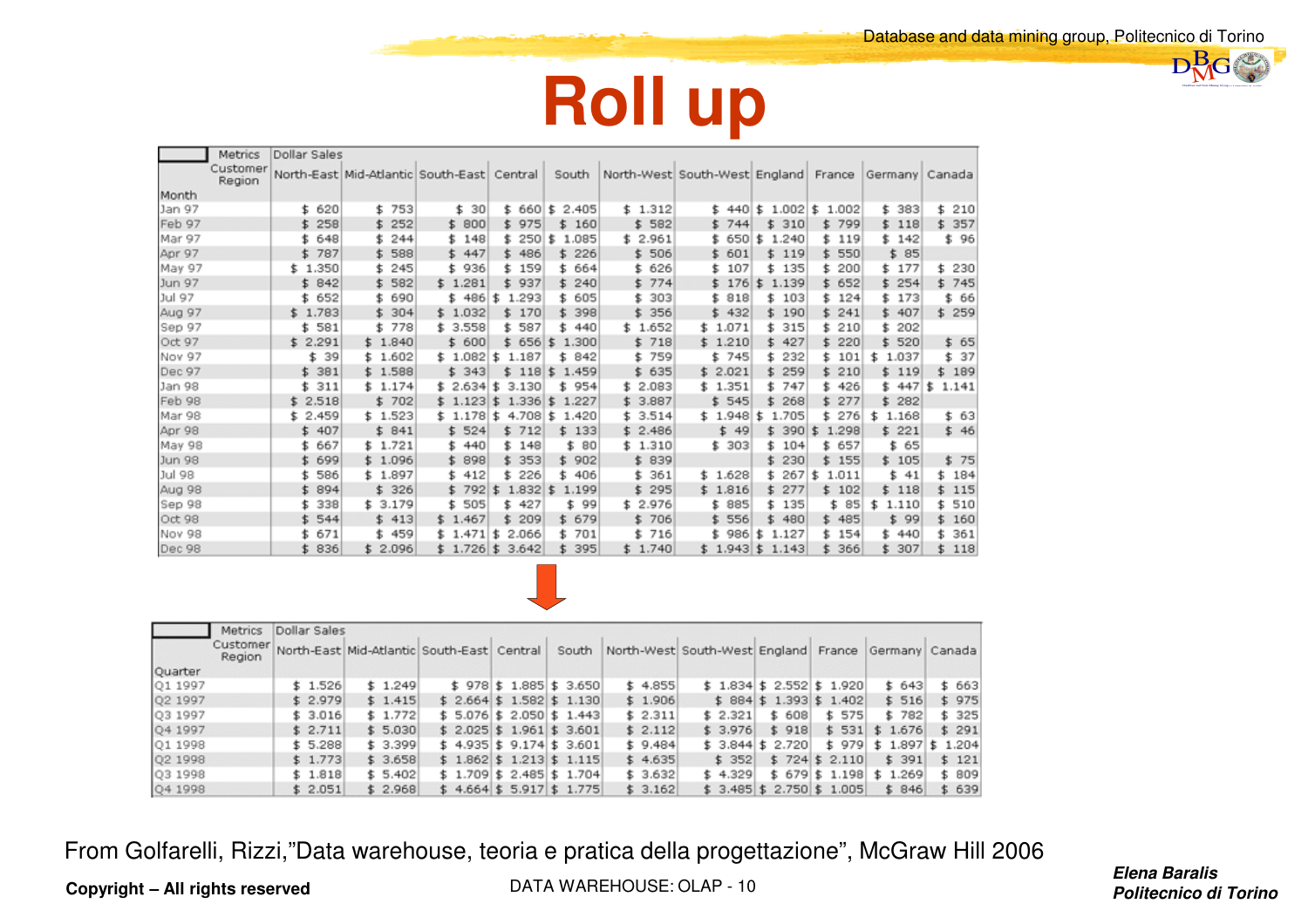

#### **Roll up**

|                 |      | Metrics            | Dollar Sales |                                            |         |              |             |         |                               |              |             |        |
|-----------------|------|--------------------|--------------|--------------------------------------------|---------|--------------|-------------|---------|-------------------------------|--------------|-------------|--------|
|                 |      | Customer<br>Region |              | North-East Mid-Atlantic South-East Central |         |              | South       |         | North-West South-West England |              | France      | Germa  |
| Category        | Year |                    |              |                                            |         |              |             |         |                               |              |             |        |
| Electronics     | 1997 |                    | \$138        | \$1.774                                    | \$ 384  | 138<br>s.    | 2.346<br>\$ | \$2.554 | \$2.184                       | \$566        | \$199       |        |
|                 | 1998 |                    | \$1.184      | \$4.529                                    | \$1.892 | 7.232<br>s.  | \$651       | \$9.488 | \$476                         | 2.683        | \$462       | \$ 7   |
| Food            | 1997 |                    | \$759        | \$ 682                                     | \$729   | 262<br>s.    | \$588       | \$469   | \$ 807                        | \$156        | \$ 615      | \$ 1   |
|                 | 1998 |                    | \$538        | \$925                                      | \$959   | \$677        | \$213       | \$1.503 | \$261                         | \$165        | \$175       | \$1    |
| Gifts           | 1997 |                    | \$2.532      | \$1.355                                    | \$1.854 | 1.413<br>\$. | 2.535<br>\$ | \$2.132 | \$1.904                       | \$ 908       | \$ 375      | \$ 1.0 |
|                 | 1998 |                    | \$1.955      | \$2.785                                    | \$2.800 | 2.695<br>\$. | 1.813<br>£. | \$2.844 | \$1.778                       | 1.158<br>£.  | \$717       | \$ 6   |
| Health & Beauty | 1997 |                    | \$624        | \$640                                      | \$1.317 | \$ 647       | 588<br>\$.  | \$754   | \$ 654                        | \$ 143       | \$292       | \$ 3   |
|                 | 1998 |                    | \$611        | \$887                                      | \$566   | 382          | \$499       | \$1.162 | \$1.044                       | \$273        | \$72        |        |
| Household       | 1997 |                    | \$5.354      | \$4.112                                    | \$5,410 | \$<br>4.446  | 3.058<br>\$ | \$3.974 | \$2.654                       | 3.545<br>\$. | 2.875<br>\$ | \$1.9  |
|                 | 1998 |                    | \$5.787      | \$5.320                                    | \$5.416 | \$6.812      | 4.334<br>Ξ  | \$5.008 | \$7.588                       | 2.139<br>\$. | 3.649<br>£  | \$2.7  |
| Kid's Korner    | 1997 |                    | 201<br>\$.   | 398<br>\$.                                 | \$485   | \$ 186       | 409<br>\$.  | \$323   | \$ 396                        | \$105        | \$34        |        |
|                 | 1998 |                    | \$247        | \$422                                      | \$441   | \$ 380       | \$221       | \$592   | \$ 290                        | \$198        | \$19        | \$.    |
| Travel          | 1997 |                    | \$624        | 505<br>\$.                                 | \$ 564  | 386<br>s.    | 300<br>\$.  | \$978   | \$ 416                        | \$ 48        | \$ 38       |        |
|                 | 1998 |                    | \$608        | \$559                                      | \$1.096 | \$ 611       | 464<br>S.   | \$316   | \$573                         | \$257        | \$198       | \$     |



Year

1997

Category

Metrics

| From Golfarelli, Rizzi,"Data      |
|-----------------------------------|
| warehouse, teoria e pratica della |
| progettazione", McGraw Hill 2006  |

| Electronics     | 1997 | \$10.616 |
|-----------------|------|----------|
|                 | 1998 | \$29.299 |
| Food            | 1997 | \$ 5.300 |
|                 | 1998 | \$5.638  |
| Gifts           | 1997 | \$16.315 |
|                 | 1998 | \$20.047 |
| Health & Beauty | 1997 | \$ 6.042 |
|                 | 1998 | \$5.665  |
| Household       | 1997 | 38.383   |
|                 | 1998 | \$50.391 |
| Kid's Korner    | 1997 | \$2.559  |
|                 | 1998 | \$2.943  |
| Travel          | 1997 | 4.497    |
|                 | 1998 | \$4.792  |

Dollar<br>Sales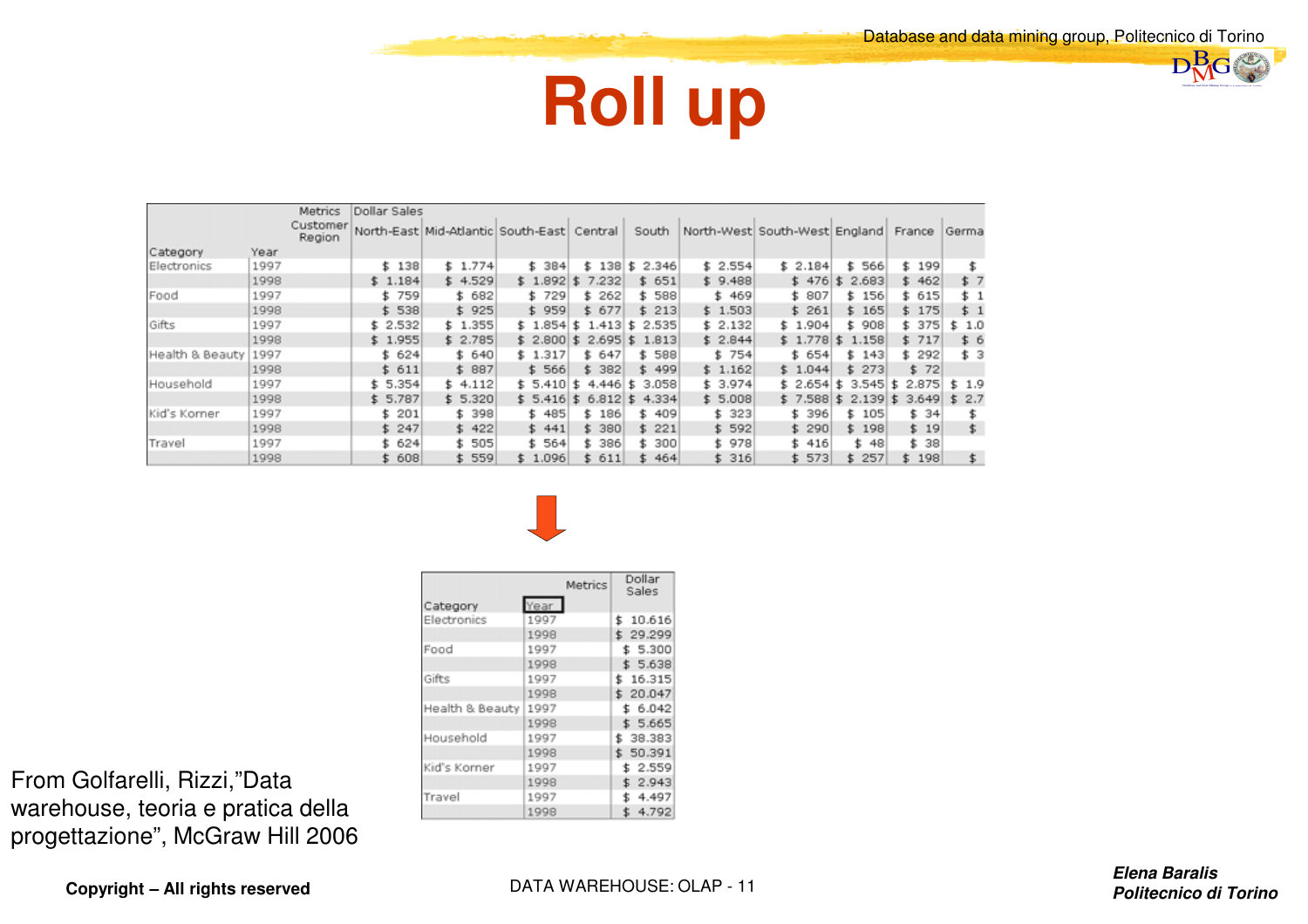### **Drill down**

- Data detail increase by
	- increasing detail in a dimension, by walking down a hierarchy
		- example

group by city, month → group by store, month<br>a.e.y.hole dimension

- – adding a whole dimension
	- example

group by product → group by product, city<br>salill alonus or oroton or o quiboot of a

• Frequently drill down operates on a subset of data produced by the initial query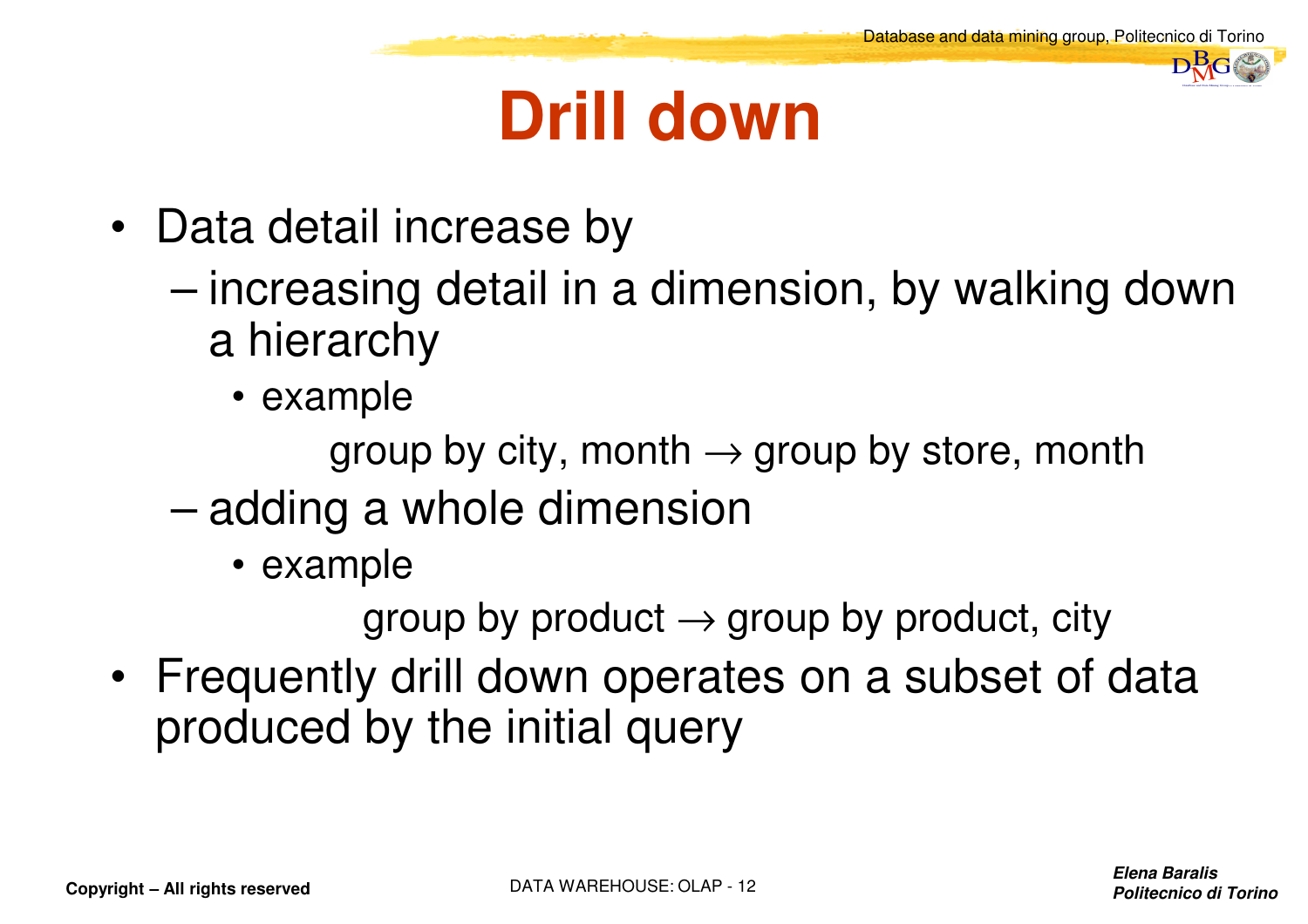$nB_G$ 







From Golfarelli, Rizzi,"Data warehouse, teoria e pratica della progettazione", McGraw Hill 2006

**Copyright – All rights reserved**

DATA WAREHOUSE: OLAP - 13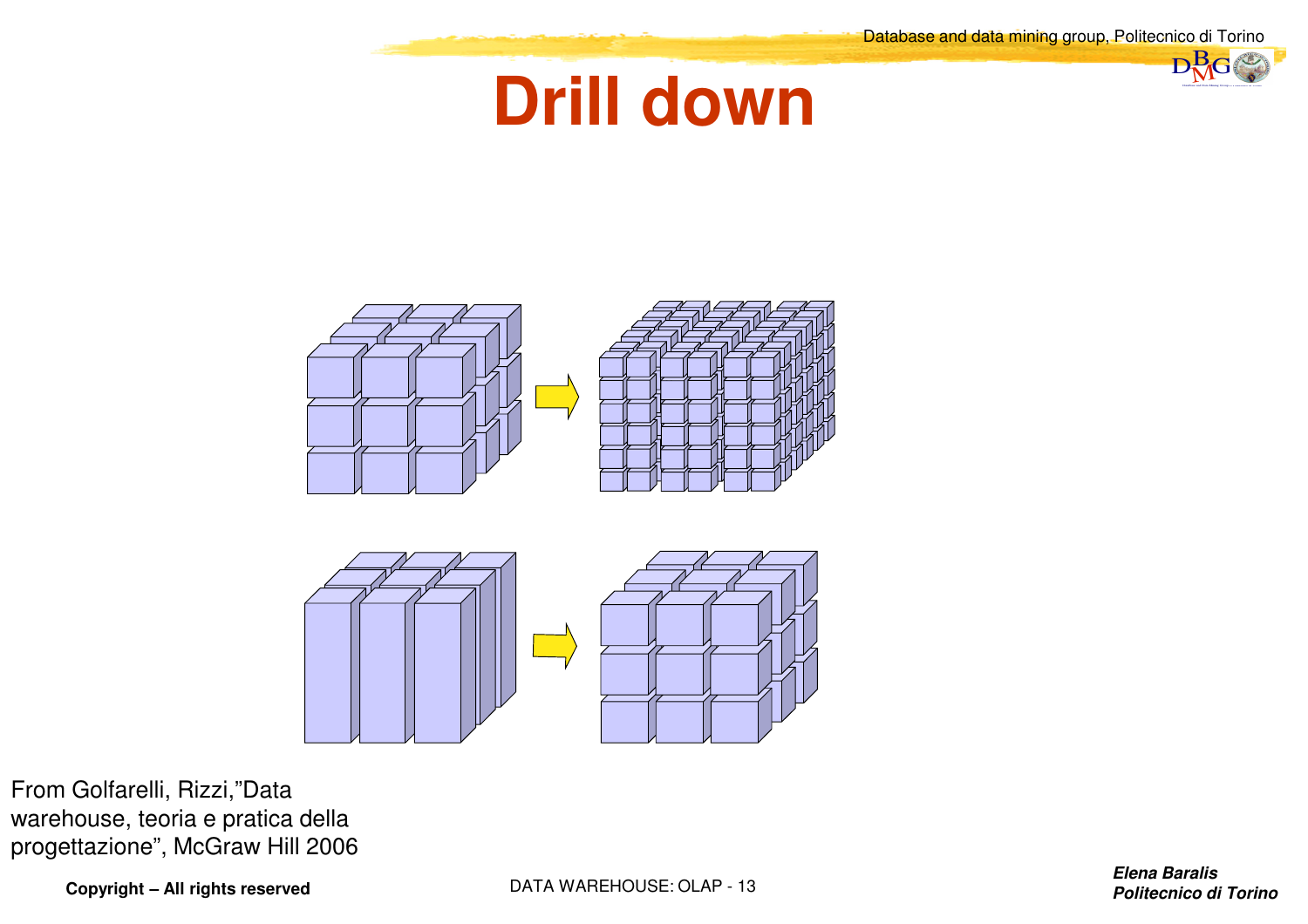#### **Drill down**

|         | Metrics            | Dollar Sales |         |  |                                            |       |         |                                                     |                          |                          |       |        |
|---------|--------------------|--------------|---------|--|--------------------------------------------|-------|---------|-----------------------------------------------------|--------------------------|--------------------------|-------|--------|
|         | Customer<br>Region |              |         |  | North-East Mid-Atlantic South-East Central | South |         | North-West South-West England France Germany Canada |                          |                          |       |        |
| Quarter |                    |              |         |  |                                            |       |         |                                                     |                          |                          |       |        |
| Q1 1997 |                    | \$1.526      | \$1.249 |  | $$978$ $$1.885$ $$3.650$                   |       | \$4.855 | $$1.834$ $$2.552$ $$1.920$                          |                          |                          | \$643 | \$ 663 |
| Q2 1997 |                    | \$2.979      | \$1.415 |  | $$2.664$ \$ 1.582 \$ 1.130                 |       | \$1.906 | $$884$ \$1.393 \$1.402                              |                          |                          | \$516 | \$975  |
| Q3 1997 |                    | \$3.016      | \$1.772 |  | $$5.076$ $$2.050$ $$1.443$                 |       | \$2.311 | \$2.321                                             | \$608                    | \$575                    | \$782 | \$325  |
| O4 1997 |                    | \$2.711      | \$5.030 |  | $$2.025$ $$1.961$ $$3.601$                 |       | \$2.112 | \$3.976                                             | \$918                    | $$531$ $$1.676$          |       | \$291  |
| Q1 1998 |                    | \$5.288      | \$3.399 |  | $$4.935$ $$9.174$ $$3.601$                 |       | \$9,484 | $$3.844$ $$2.720$                                   |                          | $$979$ $$1.897$ $$1.204$ |       |        |
| Q2 1998 |                    | \$1.773      | \$3.658 |  | $$1.862$ $$1.213$ $$1.115$                 |       | \$4.635 | \$352                                               | $$724$ \$ 2.110          |                          | \$391 | \$121  |
| Q3 1998 |                    | \$1.818      | \$5.402 |  | $$1.709$ $$2.485$ $$1.704$                 |       | \$3.632 | \$4.329                                             | $$679$ $$1.198$ $$1.269$ |                          |       | \$ 809 |
| Q41998  |                    | \$2.051      | \$2.968 |  | $$4.664$ $$5.917$ $$1.775$                 |       | \$3.162 | $$3.485 \ 3.750 \ 1.005$                            |                          |                          | \$846 | \$639  |



|         | Metrics          | Dollar Sales |              |       |       |       |       |                                                                       |       |             |                 |          |                 |
|---------|------------------|--------------|--------------|-------|-------|-------|-------|-----------------------------------------------------------------------|-------|-------------|-----------------|----------|-----------------|
|         | Customer<br>City | Arlin        | San<br>Pedro |       |       |       |       | Springfield Chappel Scranburg Pebble Martinsville Maddon Peoria Pecos |       |             | Lake<br>Barkley | Alcameda | Fingers<br>Lake |
| Quarter |                  |              |              |       |       |       |       |                                                                       |       |             |                 |          |                 |
| Q1 1997 |                  | \$675        |              |       |       |       |       |                                                                       |       |             | \$39            |          |                 |
| Q2 1997 |                  |              |              |       | \$203 |       |       |                                                                       |       | \$53        |                 |          | \$135           |
| Q3 1997 |                  |              |              |       | \$276 |       |       |                                                                       |       |             |                 | \$252    | \$ 63           |
| Q4 1997 |                  |              | $$215$ \$124 |       |       | \$113 | \$45  | \$192                                                                 | \$348 |             |                 | \$79     | \$98            |
| Q1 1998 |                  |              |              | \$140 | \$174 |       |       | \$85                                                                  |       |             | \$237           | \$30     | \$119           |
| Q2 1998 |                  |              |              |       |       |       |       |                                                                       |       | $$12$ \$ 17 |                 |          |                 |
| Q3 1998 |                  | \$734        |              |       |       |       | \$ 25 | \$1.535                                                               |       |             |                 |          |                 |
| Q4 1998 |                  |              |              |       |       |       | \$219 | \$119                                                                 | \$142 |             | $$85$ \$1.533   |          |                 |

From Golfarelli, Rizzi,"Data warehouse, teoria e pratica della progettazione", McGraw Hill 2006

DATA WAREHOUSE: OLAP - <sup>14</sup>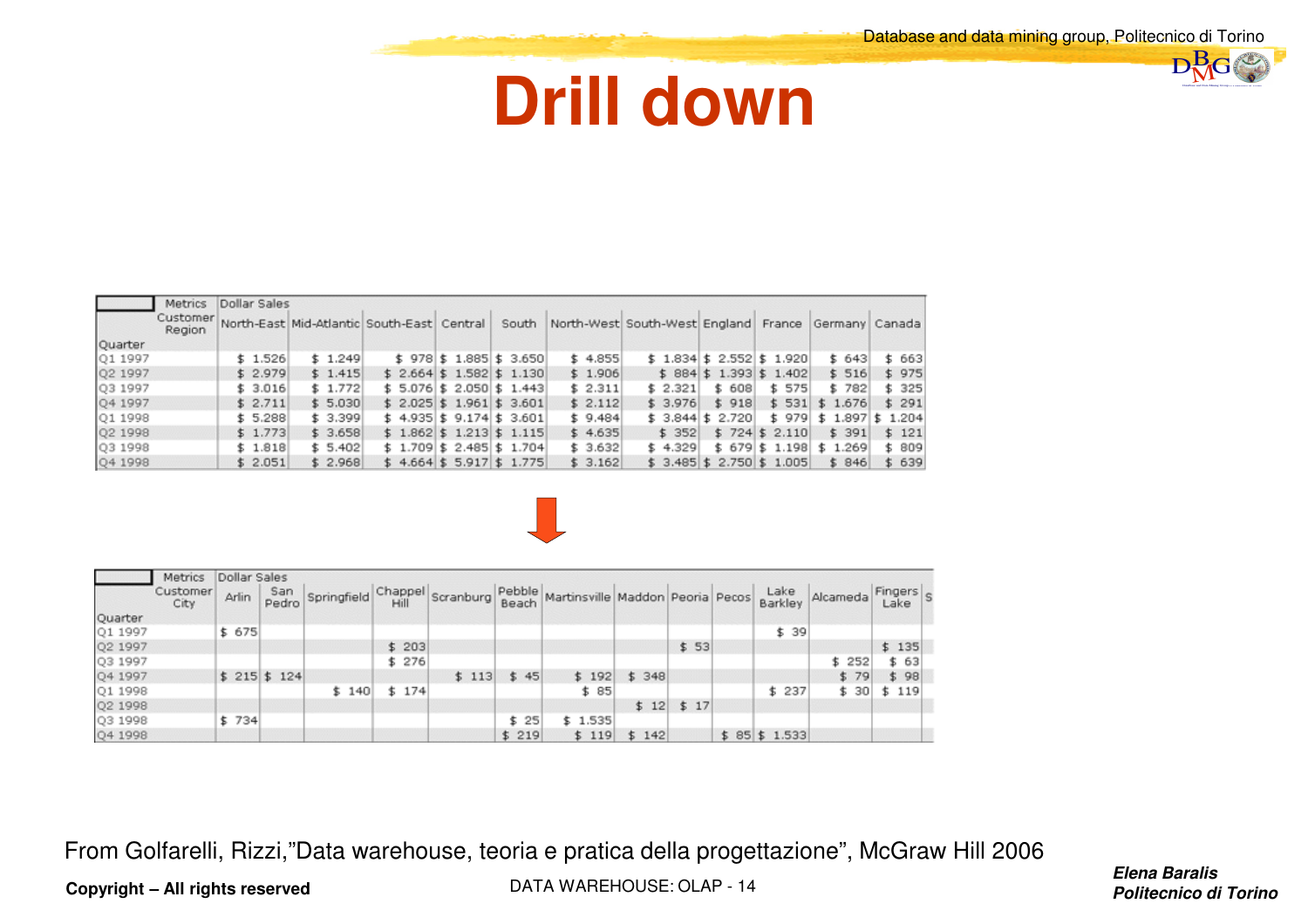#### **Drill down**

|  | DataBase and Data Mining Group of Politicipaco di Tortuo |  |
|--|----------------------------------------------------------|--|

|                 | Metrics Dollar Sales |                     |
|-----------------|----------------------|---------------------|
| Year            | 1997                 | 1998                |
| Category        |                      |                     |
| Electronics     |                      | $$10.616$ \$ 29.299 |
| Food            |                      | $$5.300$ $$5.638$   |
| Gifts           |                      | $$16.315$ \$ 20.047 |
| Health & Beauty |                      | $$6.042$$ \$ 5.665  |
| Household       |                      | \$ 38.383 \$ 50.391 |
| Kid's Komer     |                      | $$2.559$ \$ 2.943   |
| Travel          | 4.497                | \$4.792             |



|                 | <b>Metrics</b>     | Dollar Sales |       |              |                                                                                                               |                 |      |       |      |         |       |                          |       |      |            |                          |  |
|-----------------|--------------------|--------------|-------|--------------|---------------------------------------------------------------------------------------------------------------|-----------------|------|-------|------|---------|-------|--------------------------|-------|------|------------|--------------------------|--|
|                 | Customer<br>Region | North-East   |       | Mid-Atlantic |                                                                                                               | South-East      |      |       |      | Central |       | South                    |       |      | North-West |                          |  |
|                 | Year               | 1997         | 1998  | 1997         | 1998                                                                                                          | 1997            | 1998 |       | 1997 |         | 1998  | 1997                     | 1998  | 1997 |            | 1998                     |  |
| Category        |                    |              |       |              |                                                                                                               |                 |      |       |      |         |       |                          |       |      |            |                          |  |
| Electronics     |                    |              |       |              | $$138$ $$1.184$ $$1.774$ $$4.529$                                                                             | $$384$ $$1.892$ |      |       |      |         |       | $$138$ $$7.232$ $$2.346$ |       |      |            | $$651$ $$2.554$ $$9.488$ |  |
| Food            |                    | \$759        | \$538 | \$682        | 925<br>s.                                                                                                     | \$729           |      | \$959 |      | \$262   | \$677 | \$588                    | \$213 |      |            | $$469$ \$ 1.503          |  |
| Gifts           |                    |              |       |              | \$ 2.532 \$ 1.955 \$ 1.355 \$ 2.785 \$ 1.854 \$ 2.800 \$ 1.413 \$ 2.695 \$ 2.535 \$ 1.813 \$ 2.132 \$ 2.844 ! |                 |      |       |      |         |       |                          |       |      |            |                          |  |
| Health & Beauty |                    | \$624        | \$611 | \$640        | $$887$ $$1.317$                                                                                               |                 |      | \$566 |      | \$647   | \$382 | \$588                    | \$499 |      |            | $$754$ \$1.162           |  |
| Household       |                    |              |       |              | \$5.354 \$5.787 \$4.112 \$5.320 \$5.410 \$5.416 \$4.446 \$6.812 \$3.058 \$4.334 \$3.974 \$5.008 !             |                 |      |       |      |         |       |                          |       |      |            |                          |  |
| Kid's Komer     |                    | \$201        | \$247 | \$398        | 422<br>\$                                                                                                     | \$485           |      | \$441 |      | \$186   | \$380 | \$409                    | \$221 |      | \$323      | \$592                    |  |
| Travel          |                    | \$ 624       | 608   | 505          | 559                                                                                                           | $$564$ $$1.096$ |      |       |      | 386     | \$611 | 300                      | 464   |      | \$ 978     | \$316                    |  |

From Golfarelli, Rizzi,"Data warehouse, teoria e pratica della progettazione", McGraw Hill 2006

**Copyright – All rights reserved**

DATA WAREHOUSE: OLAP - 15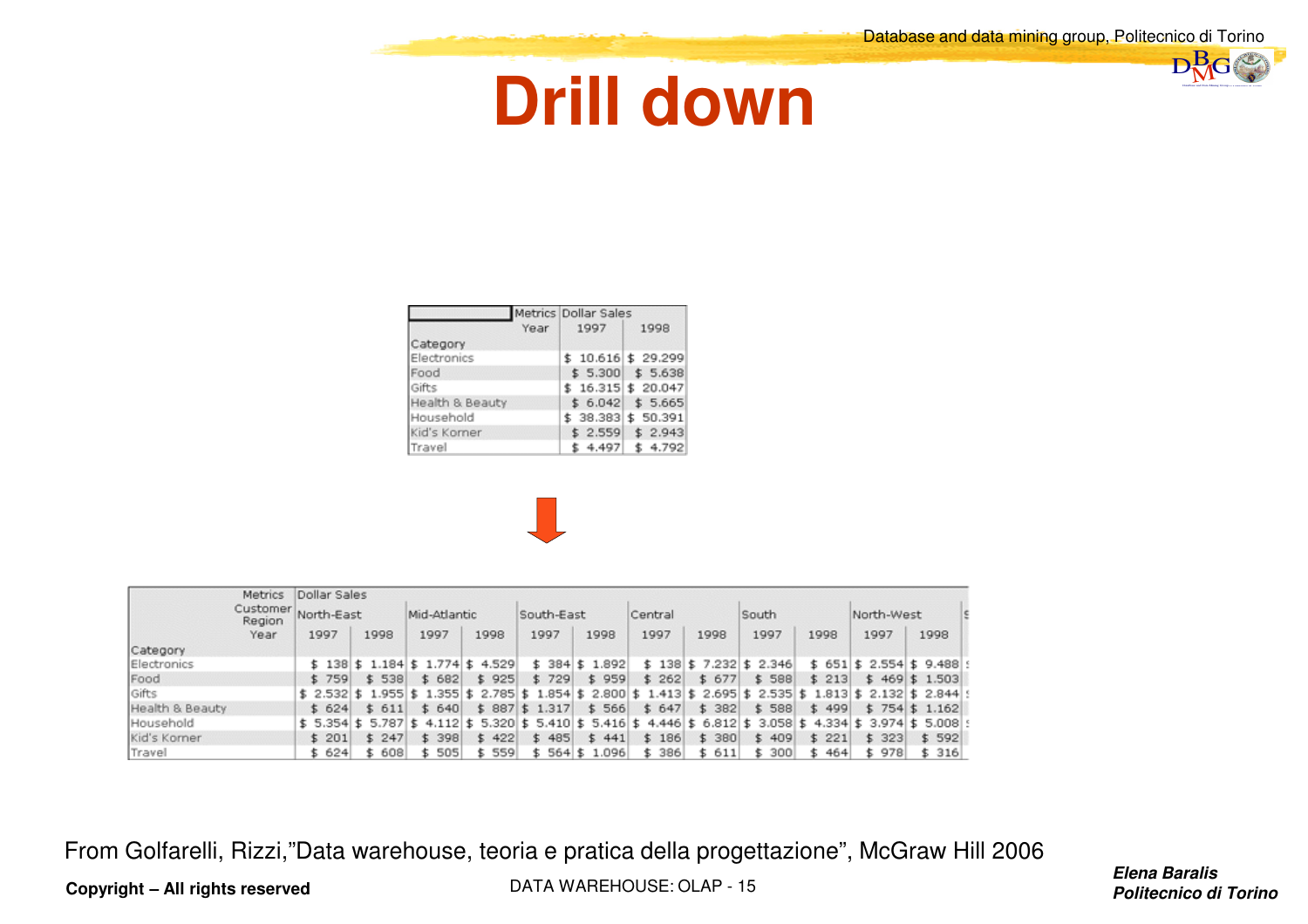#### **Slice and dice**

- • Selection of a data subset by means of selection predicates
	- – slice: equality predicate selecting a "slice"
		- example: Year=2005
	- – dice: predicate expression selecting a "dice"
		- example: Category='Food' and City='Torino'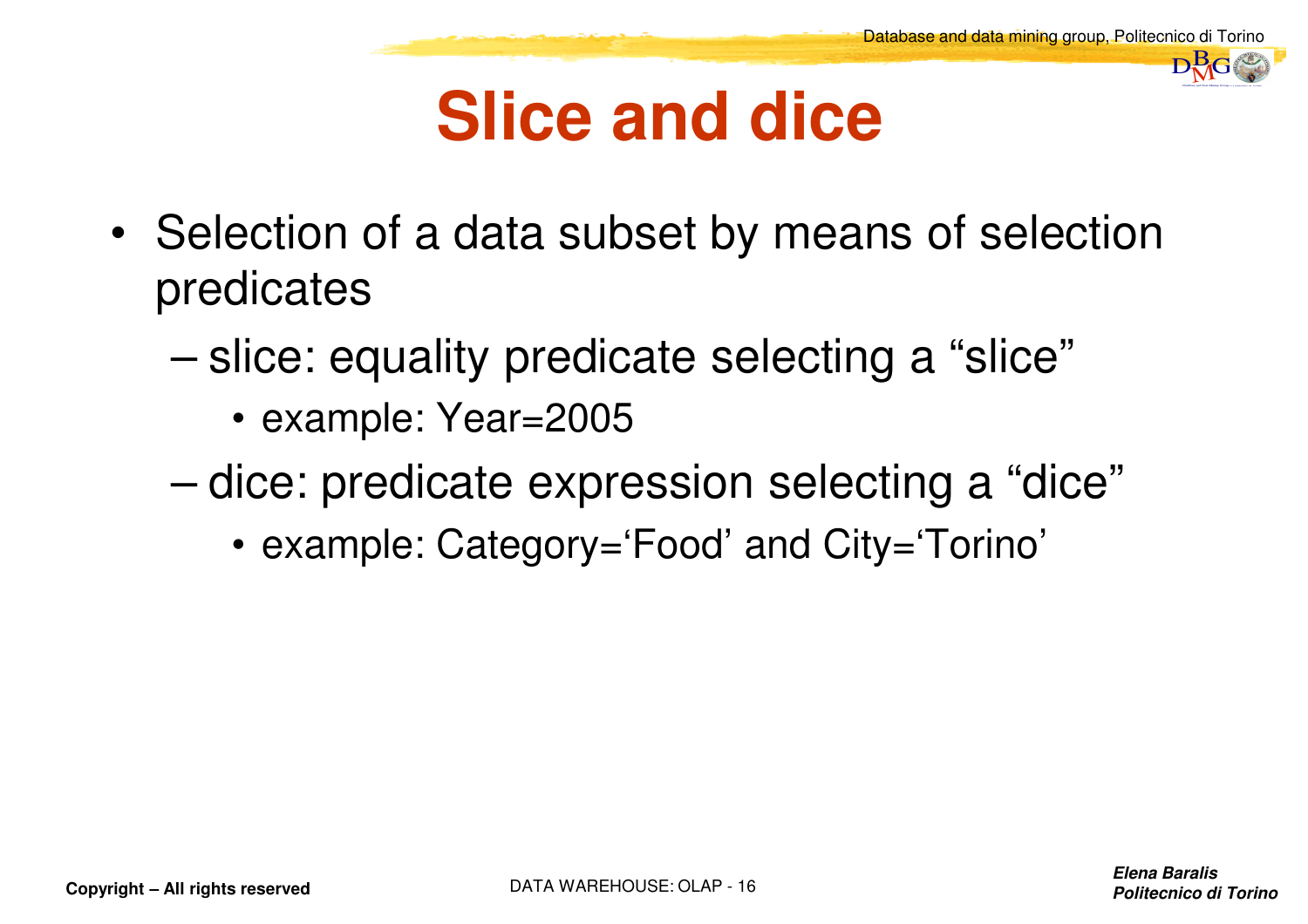$nB_G$ 

#### **Slice and dice**



From Golfarelli, Rizzi,"Data warehouse, teoria e pratica della progettazione", McGraw Hill 2006

**Copyright – All rights reserved**

DATA WAREHOUSE: OLAP - <sup>17</sup>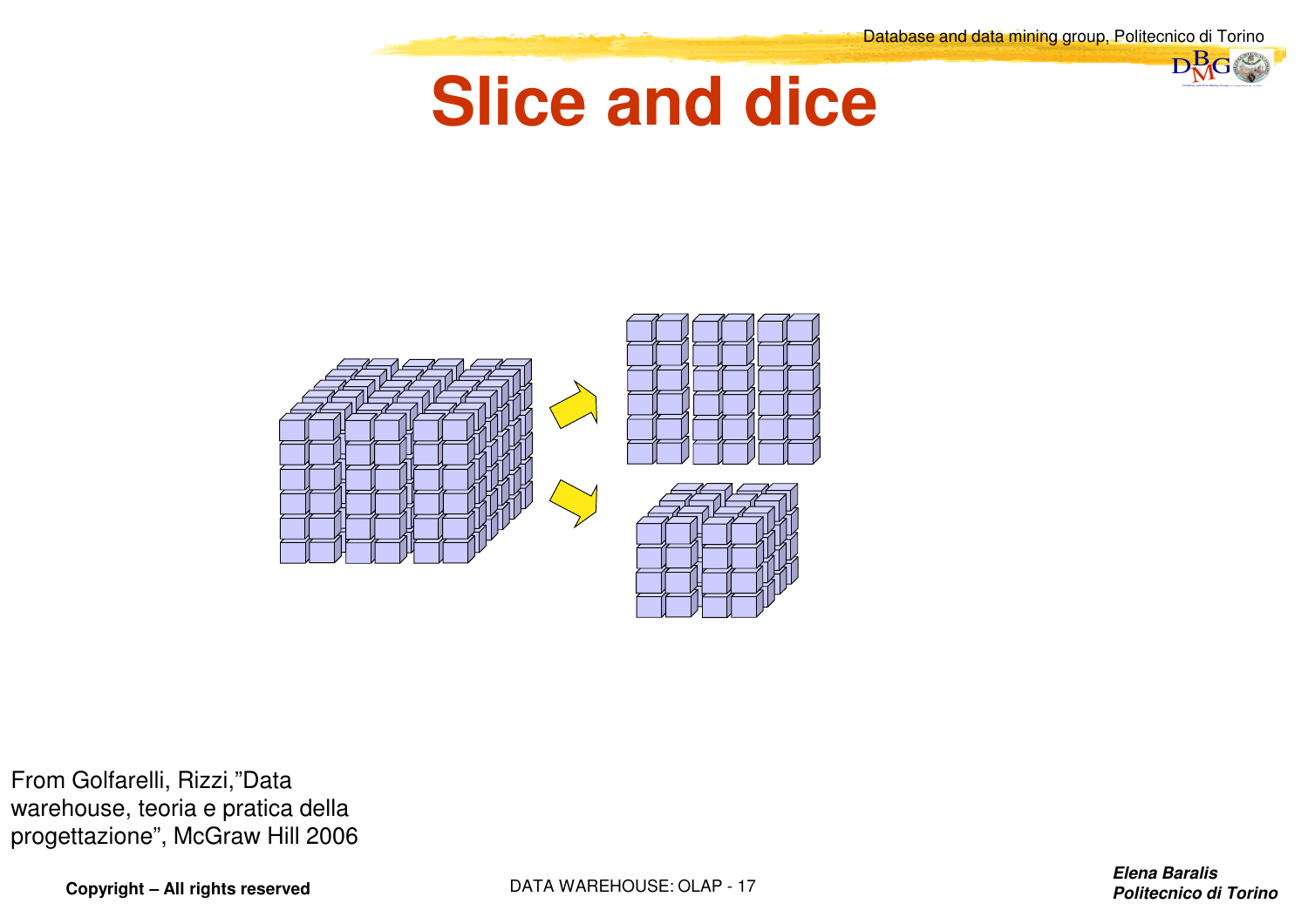$\n **B**<sub>G</sub>\n$ 

#### **Slice and dice**

|                 |      | <b>Metrics</b>     | Dollar Sales |                                            |              |                   |                 |         |                               |              |            |       |
|-----------------|------|--------------------|--------------|--------------------------------------------|--------------|-------------------|-----------------|---------|-------------------------------|--------------|------------|-------|
|                 |      | Customer<br>Region |              | North-East Mid-Atlantic South-East Central |              |                   | South           |         | North-West South-West England |              | France     | Germa |
| Category        | Year |                    |              |                                            |              |                   |                 |         |                               |              |            |       |
| Electronics     | 1997 |                    | \$138        | \$1.774                                    | \$384        |                   | $$138$ \$ 2.346 | \$2.554 | \$2.184                       | 566<br>\$.   | 199<br>\$  |       |
|                 | 1998 |                    | \$1.184      | \$4.529                                    |              | $$1.892$ \$ 7.232 | \$651           | \$9,488 | \$476                         | 2.683<br>s.  | \$462      | \$ 7  |
| <b>Food</b>     | 1997 |                    | \$759        | \$ 682                                     | \$729        | 262<br>\$.        | \$ 588          | \$469   | \$ 807                        | \$156        | \$ 615     | \$1   |
|                 | 1998 |                    | \$538        | \$925                                      | \$959        | \$677             | \$213           | \$1.503 | \$261                         | \$165        | \$175      | \$ 1  |
| Gifts           | 1997 |                    | \$2.532      | \$1.355                                    | \$1.854      | 1.413<br>s.       | 2.535<br>\$     | \$2.132 | \$1.904                       | \$ 908       | 375<br>\$. | 1.0   |
|                 | 1998 |                    | \$1.955      | \$2.785                                    | $$2.800$ \$  | 2.695             | 1.813<br>\$     | \$2.844 | \$1.778                       | 1.158<br>\$. | \$717      | \$ 6  |
| Health & Beauty | 1997 |                    | \$624        | \$640                                      | \$1.317      | 647<br>£.         | 588<br>\$.      | \$754   | \$ 654                        | \$143        | \$ 292     | \$3   |
|                 | 1998 |                    | \$611        | \$887                                      | \$566        | 382<br>\$.        | \$499           | \$1.162 | \$1.044                       | \$273        | \$72       |       |
| Household       | 1997 |                    | \$5.354      | \$4.112                                    | 5.410<br>\$. | 4.446<br>s.       | 3.058<br>\$.    | \$3.974 | \$2.654                       | 3.545<br>\$  | 2.875      | \$1.9 |
|                 | 1998 |                    | \$5.787      | \$5.320                                    | \$5.416      | 6.812<br>s.       | 4.334<br>ъ      | \$5.008 | \$7.588                       | 2.139        | 3.649      | \$2.7 |
| Kid's Komer     | 1997 |                    | 201<br>s.    | \$ 398                                     | \$485        | 186<br>5.         | 409<br>\$.      | \$ 323  | \$ 396                        | \$105        | \$34       |       |
|                 | 1998 |                    | \$247        | \$422                                      | \$441        | \$ 380            | \$221           | \$592   | \$290                         | \$198        | \$19       | \$    |
| Travel          | 1997 |                    | \$624        | \$505                                      | \$564        | 386<br>\$.        | 300<br>\$.      | \$ 978  | \$ 416                        | \$ 48        | \$38       |       |
|                 | 1998 |                    | 608<br>s.    | \$559                                      | \$1.096      | 611<br>s.         | 464<br>s.       | \$316   | \$573                         | 257          | 198<br>\$. | \$    |



| Filter Details:<br>$Year = 1998$ |                    |              |                                            |         |         |                            |       |  |         |         |                                      |        |  |              |  |
|----------------------------------|--------------------|--------------|--------------------------------------------|---------|---------|----------------------------|-------|--|---------|---------|--------------------------------------|--------|--|--------------|--|
|                                  | <b>Metrics</b>     | Dollar Sales |                                            |         |         |                            |       |  |         |         |                                      |        |  |              |  |
|                                  | Customer<br>Region |              | North-East Mid-Atlantic South-East Central |         |         |                            | South |  |         |         | North-West South-West England France |        |  | Germany Ca   |  |
| Category                         |                    |              |                                            |         |         |                            |       |  |         |         |                                      |        |  |              |  |
| Electronics                      |                    | \$1.184      |                                            | \$4.529 |         | $$1.892$ $$7.232$          | \$651 |  | \$9,488 |         | $$476 \& 2.683$                      | \$462  |  | \$702        |  |
| Food                             |                    | \$538        |                                            | \$925   | \$959   | \$677                      | \$213 |  | \$1.503 | \$261   | \$165                                | \$175  |  | \$100        |  |
| <b>Gifts</b>                     |                    | \$1.955      |                                            | \$2.785 |         | $$2.800$ $$2.695$ $$1.813$ |       |  | \$2.844 | \$1.778 | \$1.158                              | \$ 717 |  | \$ 686       |  |
| Health & Beauty                  |                    | \$611        |                                            | \$887   | \$566   | \$382                      | \$499 |  | \$1.162 | \$1.044 | \$273                                | \$72   |  |              |  |
| Household                        |                    | \$5.787      |                                            | \$5.320 |         | $$5.416$ $$6.812$ $$4.334$ |       |  | \$5.008 | \$7.588 | $$2.139 \ 5.3.649$                   |        |  | $$2.791$ $$$ |  |
| Kid's Korner                     |                    | \$247        |                                            | \$422   | \$441   | \$380                      | \$221 |  | \$592   | \$290   | \$198                                | \$19   |  | \$69         |  |
| Travel                           |                    | \$608        |                                            | \$559   | \$1.096 | \$611                      | \$464 |  | \$316   | \$573   | 257<br>\$                            | \$198  |  | \$ 55        |  |

From Golfarelli, Rizzi,"Data warehouse, teoria e pratica della progettazione", McGraw Hill 2006

**Copyright – All rights reserved**

DATA WAREHOUSE: OLAP - 18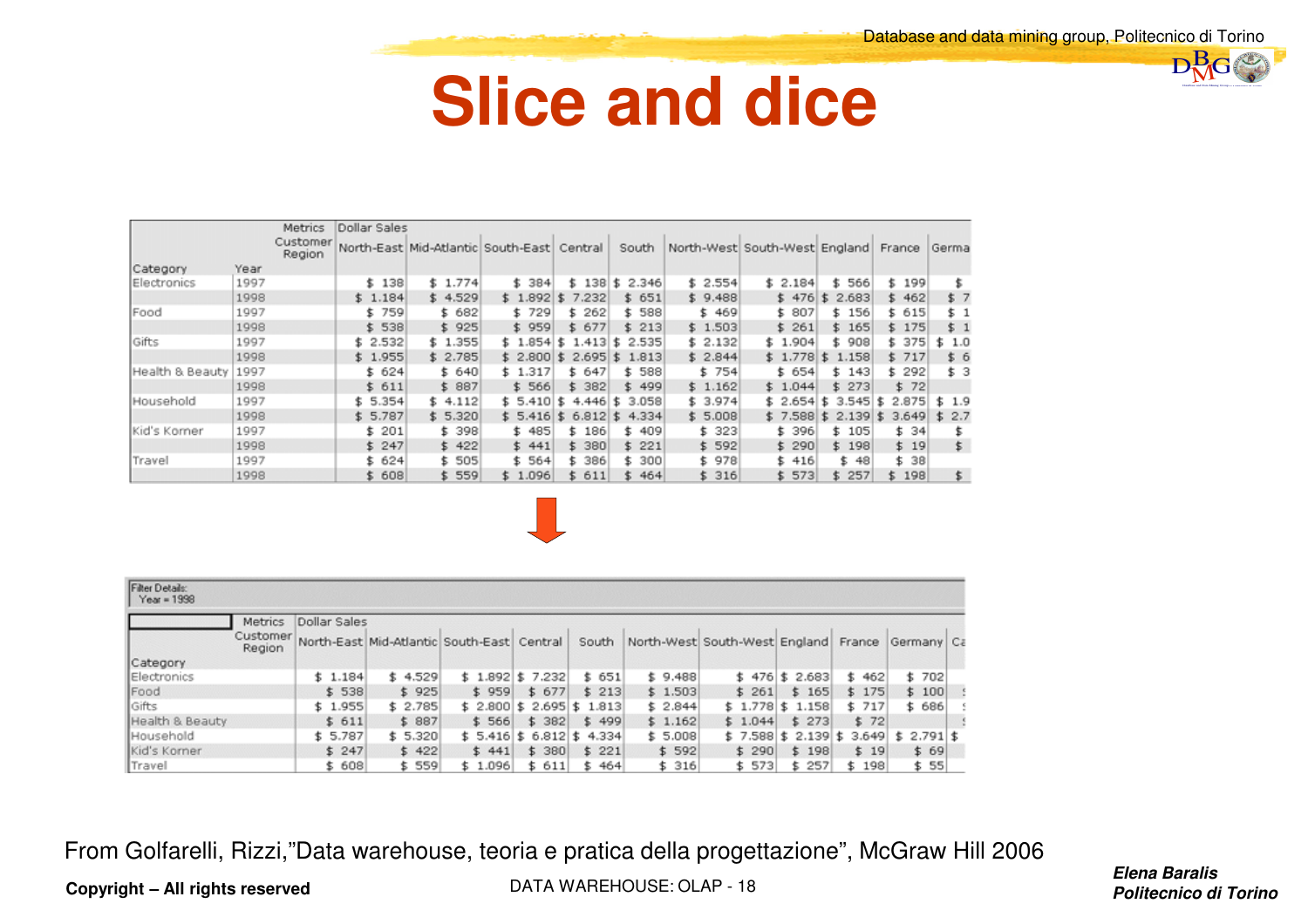$\n **B**<sub>G</sub>\n$ 

#### **Slice and dice**

|                    | <b>Metrics</b>   | Dollar Sales |             |        |       |       |       |              |              |       |      |                                                                           |       |  |
|--------------------|------------------|--------------|-------------|--------|-------|-------|-------|--------------|--------------|-------|------|---------------------------------------------------------------------------|-------|--|
|                    | Customer<br>City |              | Afton Akron | Albon  |       |       |       |              |              |       |      | Alcameda Alka Allagash Alta Altoola Amestra Amsterdam Andersonville Annap |       |  |
| Subcategory        |                  |              |             |        |       |       |       |              |              |       |      |                                                                           |       |  |
| Audio              |                  |              |             |        |       |       | \$85  |              |              |       |      |                                                                           |       |  |
| Automotive         |                  |              |             |        |       |       |       |              | \$30         |       |      |                                                                           |       |  |
| Chocolate          |                  | \$42         | \$42        |        | \$50  |       | \$20  |              | \$22         | \$44  |      |                                                                           | \$    |  |
| Christmas          |                  | \$30         |             |        |       |       | \$25  | \$30         | \$15         |       |      |                                                                           |       |  |
| Classic Toys       |                  |              |             |        |       |       | \$ 7  | \$26         |              |       |      | \$38                                                                      |       |  |
| Coffee             |                  |              |             | \$ 9   |       |       |       |              |              |       |      |                                                                           |       |  |
| Comfort            |                  |              |             |        | \$59  |       | \$59  |              |              |       |      |                                                                           |       |  |
| Furniture          |                  |              |             |        |       |       |       | \$485        |              |       |      |                                                                           |       |  |
| Gadgets            |                  |              |             |        |       |       |       | \$199        | \$79         | \$79  |      |                                                                           |       |  |
| Games & Puzzles    |                  |              |             |        |       |       |       | \$17         |              | \$45  |      | \$45                                                                      |       |  |
| Gift Baskets       |                  |              |             | \$55   | \$43  |       |       |              |              |       |      |                                                                           | \$    |  |
| Golf               |                  | \$25         |             |        |       |       |       |              | \$25         | \$14  |      | \$25                                                                      |       |  |
| Hearth             |                  |              |             |        |       |       |       |              |              | \$15  |      |                                                                           |       |  |
| Jewelry            |                  | \$75         |             |        | \$189 |       | \$24  |              | $$77$ \$ 189 | \$24  |      |                                                                           |       |  |
| Kitchen            |                  |              |             |        |       |       | \$55  | \$21         |              | \$76  |      |                                                                           | \$ :  |  |
| Lawn & Garden      |                  | \$75         |             | \$100  |       | \$15  |       | $$63$ $$100$ |              | \$180 | \$67 | \$40                                                                      | $$$ : |  |
| Learning           |                  | \$16         |             |        |       |       |       |              | \$37         |       |      |                                                                           |       |  |
| Meat & Cheese      |                  |              | \$40        |        | \$20  |       |       | \$20         |              |       |      | \$25                                                                      |       |  |
| Miscellaneous      |                  |              | \$200       | 51.320 |       | \$200 | \$139 |              |              | \$993 |      |                                                                           |       |  |
| Natural Remedies   |                  | \$13         |             |        |       |       |       |              |              | \$13  |      |                                                                           |       |  |
| Pets               |                  | \$215        |             | \$26   |       |       | \$30  | \$68         | \$115        | \$25  |      | \$34                                                                      | \$ :  |  |
| Plants & Flowers   |                  | \$65         | \$65        | \$65   |       |       |       | \$50         | \$60         |       |      |                                                                           | \$    |  |
| Safety & Security  |                  |              |             |        |       |       |       |              | \$30         | \$22  | \$22 |                                                                           |       |  |
| Skin Care          |                  |              |             |        |       |       |       |              |              |       |      |                                                                           |       |  |
| Sleeping           |                  |              |             | \$18   |       |       |       |              |              |       |      |                                                                           |       |  |
| Toys & Accessories |                  |              |             |        |       |       |       |              | $$29$ $$185$ | \$744 |      |                                                                           | \$    |  |

| Filter Details:<br>Category = Electronics<br>AND<br>Dollar Sales > 80<br>AND<br>Customer Region = North-West<br><b>AND</b> |                  |              |                |                  |           |         |                          |
|----------------------------------------------------------------------------------------------------------------------------|------------------|--------------|----------------|------------------|-----------|---------|--------------------------|
| $Year = 1997$                                                                                                              | <b>Metrics</b>   | Dollar Sales |                |                  |           |         |                          |
|                                                                                                                            | Customer<br>City |              | Alta Armstrong | Avery<br>Heights | Lane      | Mt.     | San<br>Everest Fransisco |
| Subcategory                                                                                                                |                  |              |                |                  |           |         |                          |
| Audio                                                                                                                      |                  |              | 98<br>\$       |                  | 123<br>\$ | \$ 85   |                          |
| Comfort                                                                                                                    |                  |              |                | \$118            |           | \$1.495 |                          |
| Gadgets                                                                                                                    |                  | 199<br>\$    |                |                  |           |         | 199<br>\$                |

 $\sim 10^{-1}$ 

From Golfarelli, Rizzi,"Data warehouse, teoria e pratica della progettazione", McGraw Hill 2006

**Elena Baralisd Politecnico di Torino** *Politecnico di Torino* 

DATA WAREHOUSE: OLAP - 19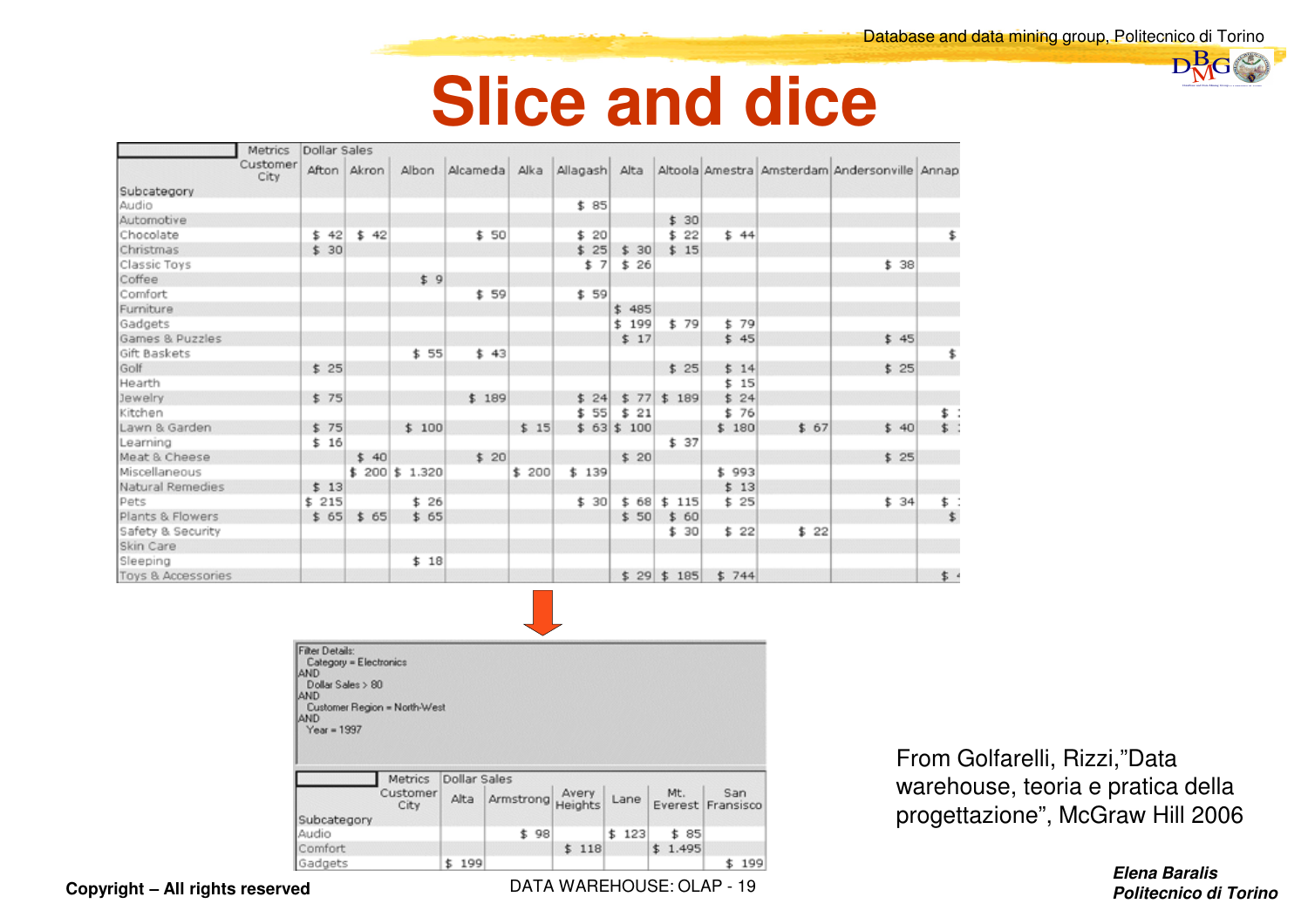#### **Pivot**

- $\bullet$  Reorganization of the multidimensional structure without varying the detail level
	- –increases readability of the same information
	- – multidimensional representation is always based on a "grid" (hierarchical spreadsheet)
		- two dimensions are the main grid axes
		- position of dimensions in the grid are changed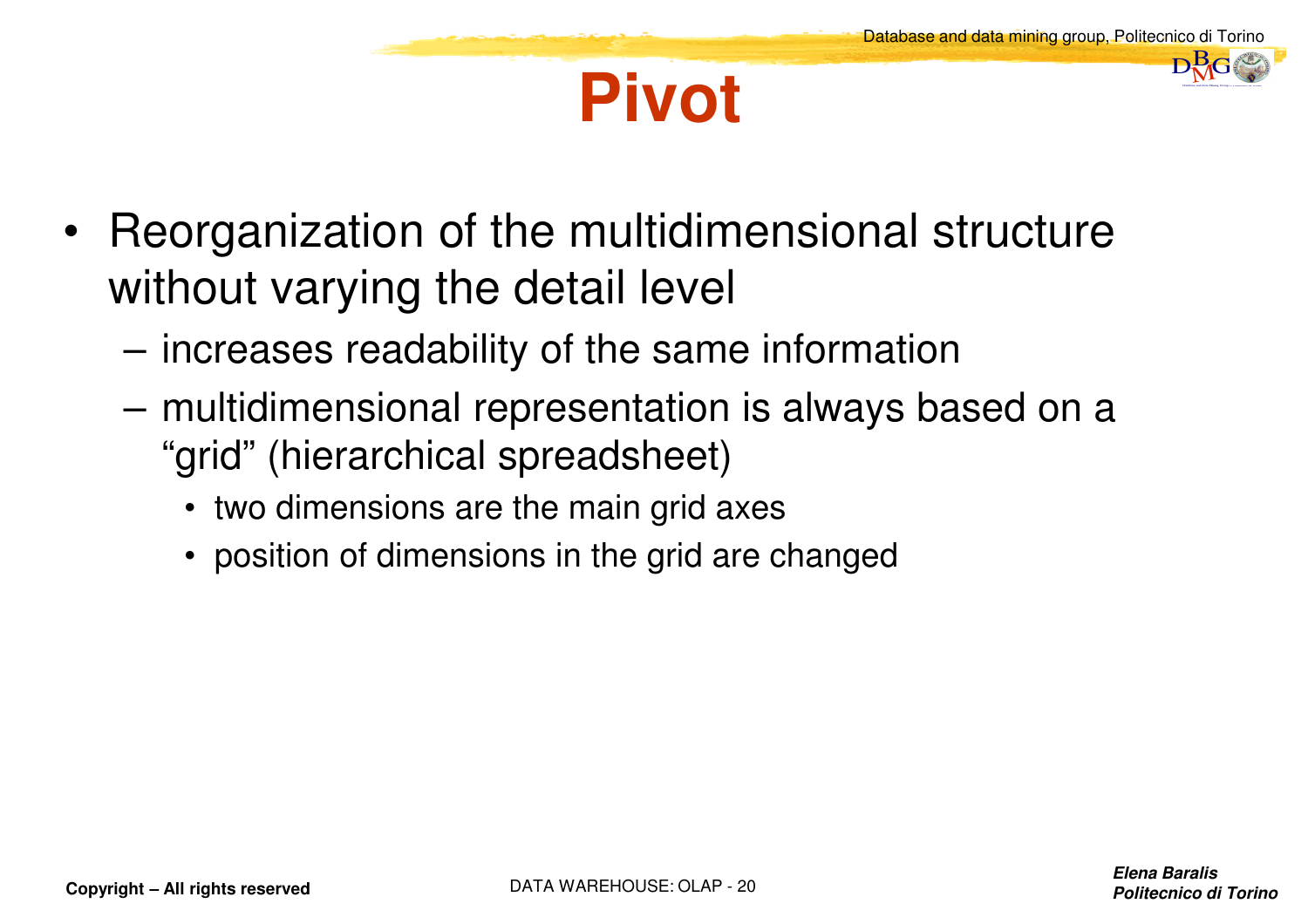

From Golfarelli, Rizzi,"Data warehouse, teoria e pratica della progettazione", McGraw Hill 2006

DATA WAREHOUSE: OLAP - <sup>21</sup>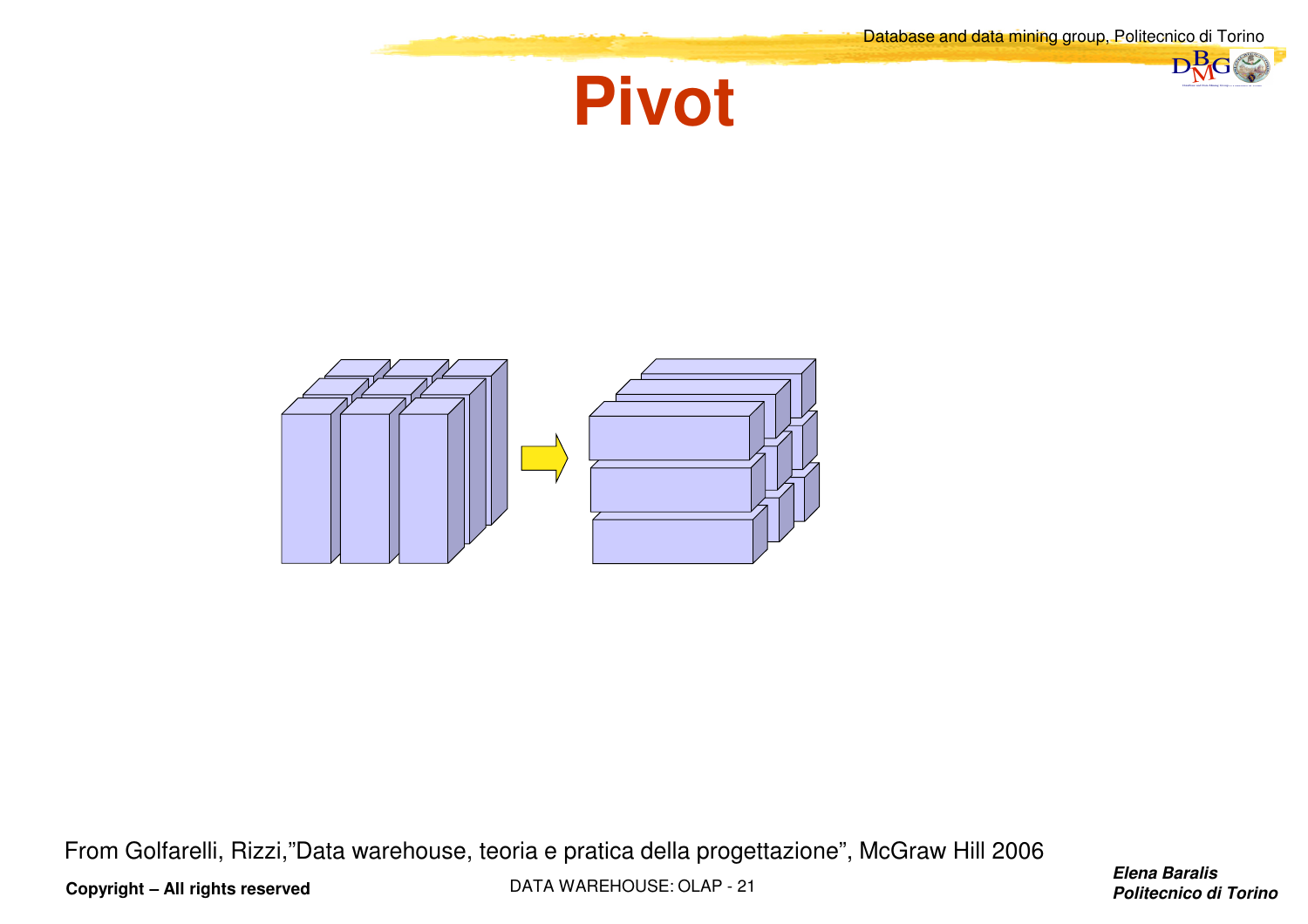



|                 | Metrics | Dollar<br>Sales |
|-----------------|---------|-----------------|
| Category        | Year    |                 |
| Electronics     | 1997    | \$10.616        |
|                 | 1998    | \$29.299        |
| Food            | 1997    | \$5.300         |
|                 | 1998    | \$5.638         |
| Gifts           | 1997    | \$16.315        |
|                 | 1998    | \$20.047        |
| Health & Beauty | 1997    | \$6.042         |
|                 | 1998    | \$5.665         |
| Household       | 1997    | \$ 38.383       |
|                 | 1998    | \$ 50.391       |
| Kid's Korner    | 1997    | \$2.559         |
|                 | 1998    | \$2.943         |
| Travel          | 1997    | 4.497           |
|                 | 1998    | \$4.792         |



|                 | Metrics Dollar Sales |                         |
|-----------------|----------------------|-------------------------|
| Year            | 1997                 | 1998                    |
| Category        |                      |                         |
| Electronics     |                      | $$10.616 \times 29.299$ |
| Food            |                      | $$5.300 \t$5.638$       |
| Gifts           |                      | $$16.315$ $$20.047$     |
| Health & Beauty |                      | $$6.042$$ \$ 5.665      |
| Household       |                      | \$ 38.383 \$ 50.391     |
| Kid's Komer     |                      | $$2.559$ $$2.943$       |
| Travel          | \$4.497              | \$4.792                 |

From Golfarelli, Rizzi,"Data warehouse, teoria e pratica della progettazione", McGraw Hill 2006

**Copyright – All rights reserved**

DATA WAREHOUSE: OLAP - <sup>22</sup>

**Elena Baralisproduct the contract of the contract of the contract of the contract of the contract of the contract of the contract of the contract of the contract of the contract of the contract of the contract of the contract of the c**